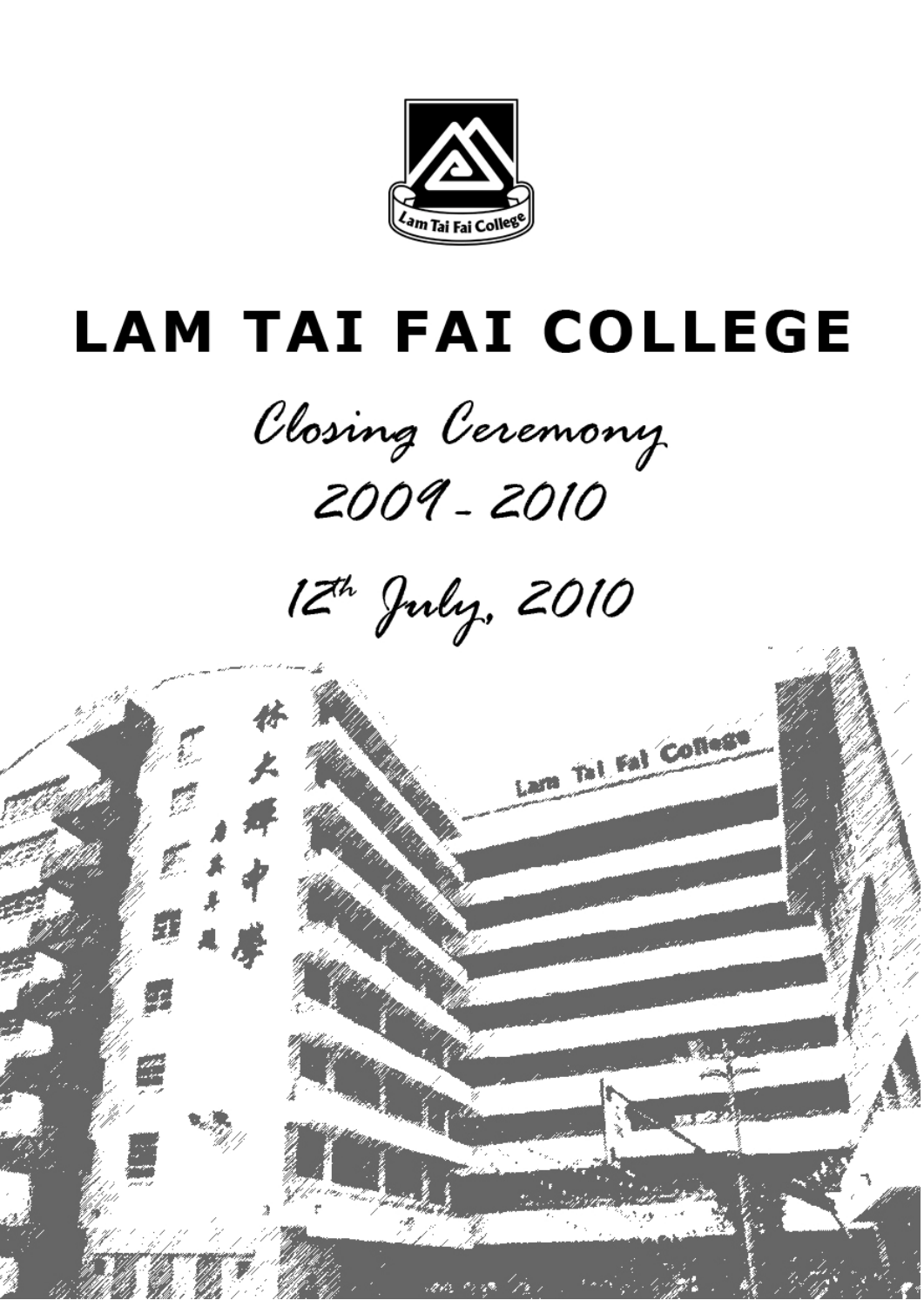# Closing Ceremony 2009 - 2010 **Programme**

- 1. National Anthem
- 2. Slides Show (Retrospection 2009-2010)
- 3. Principal's Speech
- 4. Presentation of Principal's Honour List
- 5. Presentation of Other Awards and Prizes
	- Conduct Award
	- Service Award
	- The Most Promising Artists Award
	- Inter-house Champion
	- Sports Achievements of HKSSF
	- Hong Kong School Drama Festival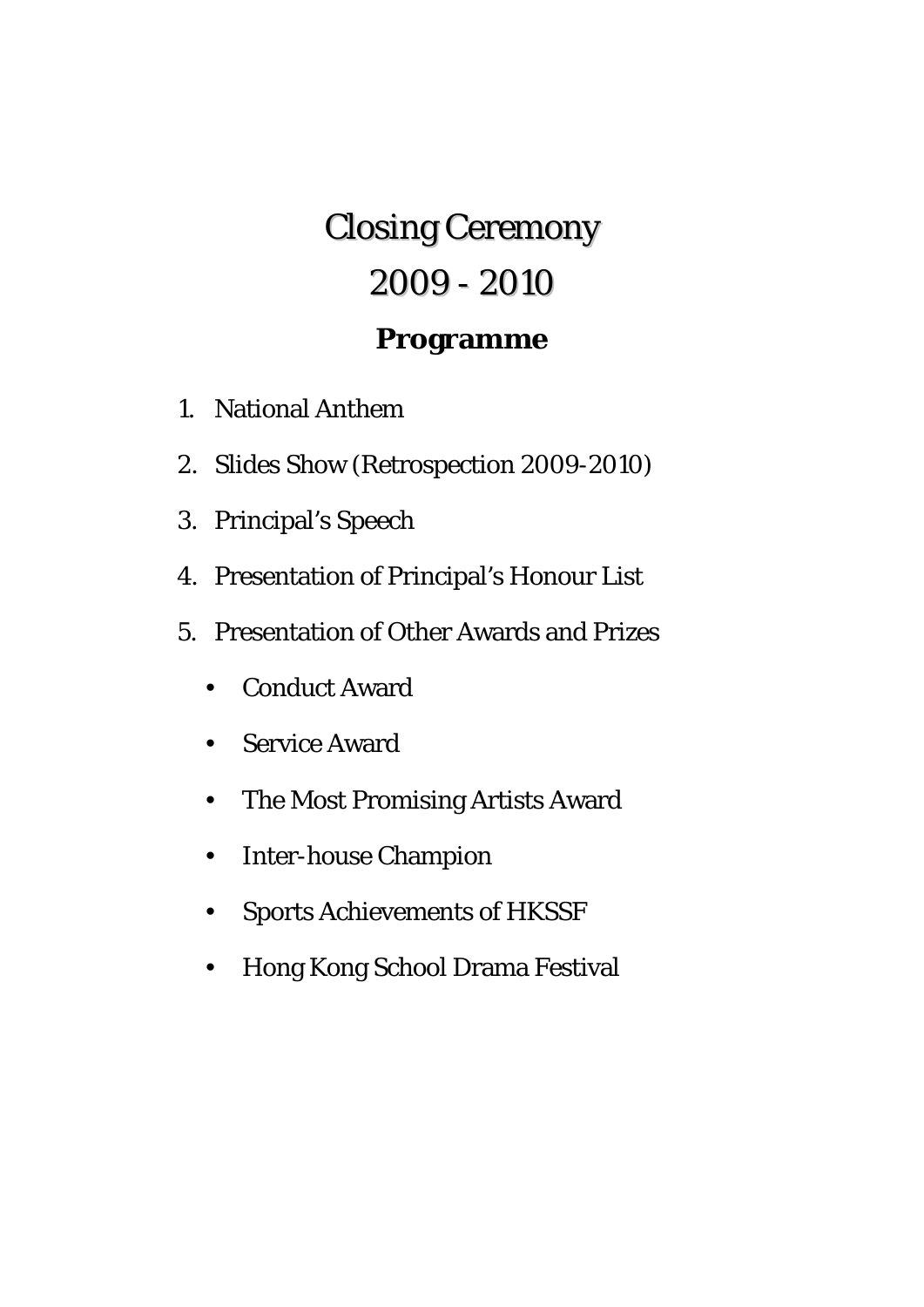# **Contents**

| 1. *Internal Scholarships           | P.2  |
|-------------------------------------|------|
| 2. *Entrance Scholarships           | P.6  |
| 3. Principal's Honour List          | P.7  |
| 4. Conduct Award                    | P.19 |
| 5. Service Award                    | P.20 |
| 6. The Most Promising Artists Award | P.22 |
| 7. Sports Achievements in 2009-2010 | P.23 |
| 8. Other Achievements in 2009-2010  | P.30 |

\*To be presented on Speech Day 2010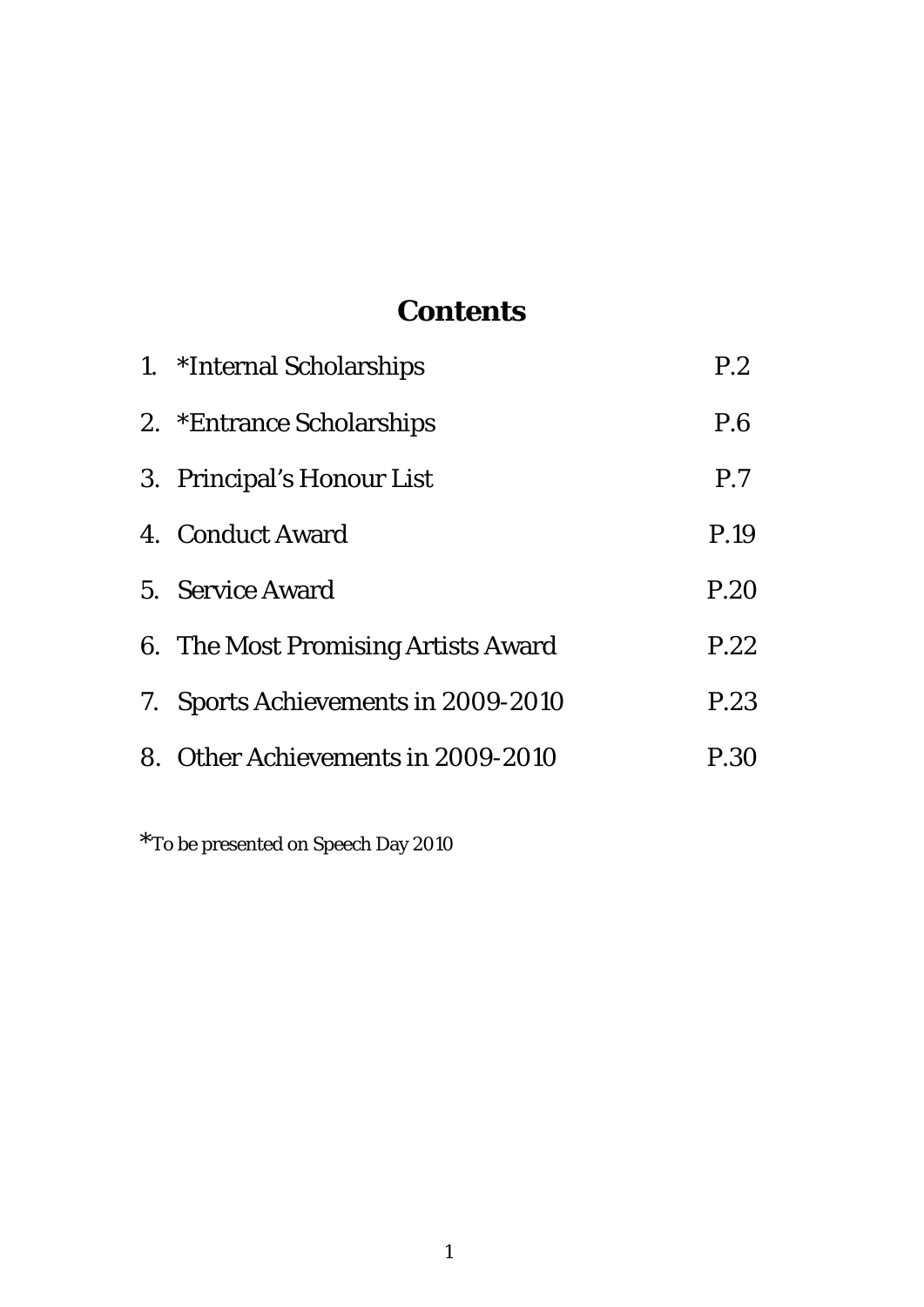

# **Internal Scholarships**

The selection criteria of all internal scholarships are based on the guiding principle: 'whole person development and learning with excellence'.

# **The Most Outstanding Student of the Year**

The award is given to students who have satisfied the following criteria:

- (i) A very outstanding all-rounder
- (ii) A strong sense of belonging to the school
- (iii) Contributing to the promotion of a positive learning atmosphere in school
- (iv) Actively involved in community services
- (v) Conduct grade being 'B+' or above in each school term
- 6G1 POON Pak Him
- 6G1 WONG Koon Yiu

# **Academic Award - Merit Student in each form**

The award is given to students who have satisfied the following criteria:

- (i) Top student with excellent academic performance in each form in the current school year
- (ii) Conduct grade being 'B+' or above in each school term
- (iii) Contributing to the promotion of a positive learning atmosphere in school
- (iv) Actively involved in community services
- (v) Excellent academic attainment, a commendable character which fully demonstrates the core values of the school
- JS1B LI Chak Lam
- JS2A YIU Ngan Hing
- JS3A TUNG Yin Ching
- SS1P YIP Tsz Kwan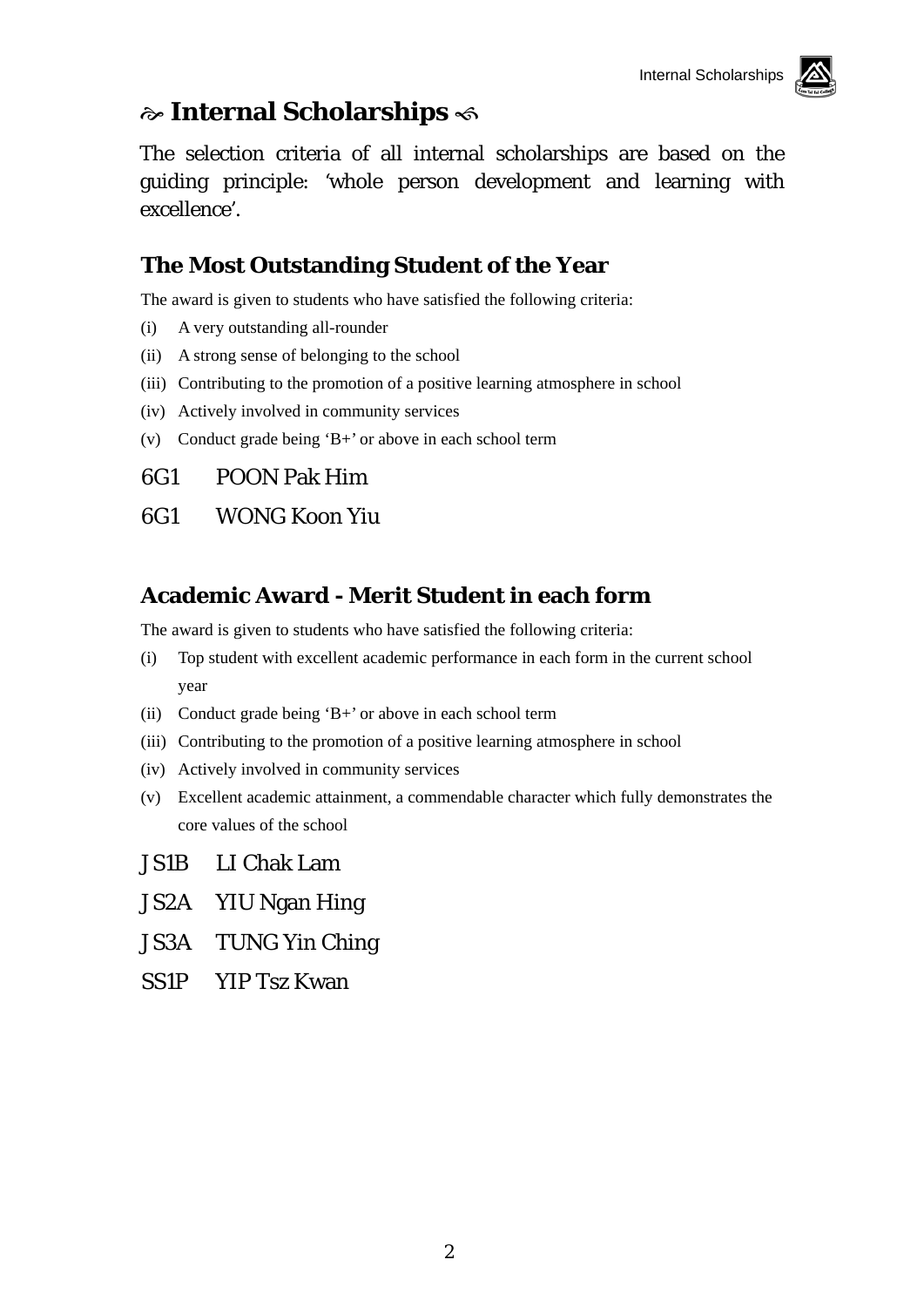#### **Best in English Award**

The award is given to students who have satisfied the following criteria:

- (i) Best in English
- (ii) A strong sense of belonging to the school
- (iii) Active participation and outstanding performance in English public speaking & drama
- (iv) Conduct grade being 'B+' or above in each school term
- (v) Contributing to the promotion of a positive learning atmosphere in school
- (vi) Actively involved in community services

#### 6G1 KWOK Hiu Laam Apple

#### **Best in Chinese Award**

The award is given to students who have satisfied the following criteria:

- (i) Best in Chinese & proficient in Putonghua
- (ii) A strong sense of belonging to the school
- (iii) Active participation and outstanding performance in public speaking or drama, preferably in Putonghua
- (iv) Conduct grade being 'B+' or above in each school term
- (v) Contributing to the promotion of a positive learning atmosphere in school
- (vi) Actively involved in community services

#### 6G2 LEE Mei Yee

#### **Outstanding Sportsperson**

The award is given to students who have satisfied the following criteria:

- (i) 'A' grade in Physical Education and excellent performance in School Team
- (ii) A representative of the school team in at least one type of inter-school competitions with outstanding performance and active participation in sports and related activities
- (iii) Enthusiastic and active in promoting sports
- (iv) Conduct grade being 'B+' or above in each school term
- (v) A student with sportsmanship
- SS1E LEE Yan Yee

#### 5FH CHOI Nicholas Edward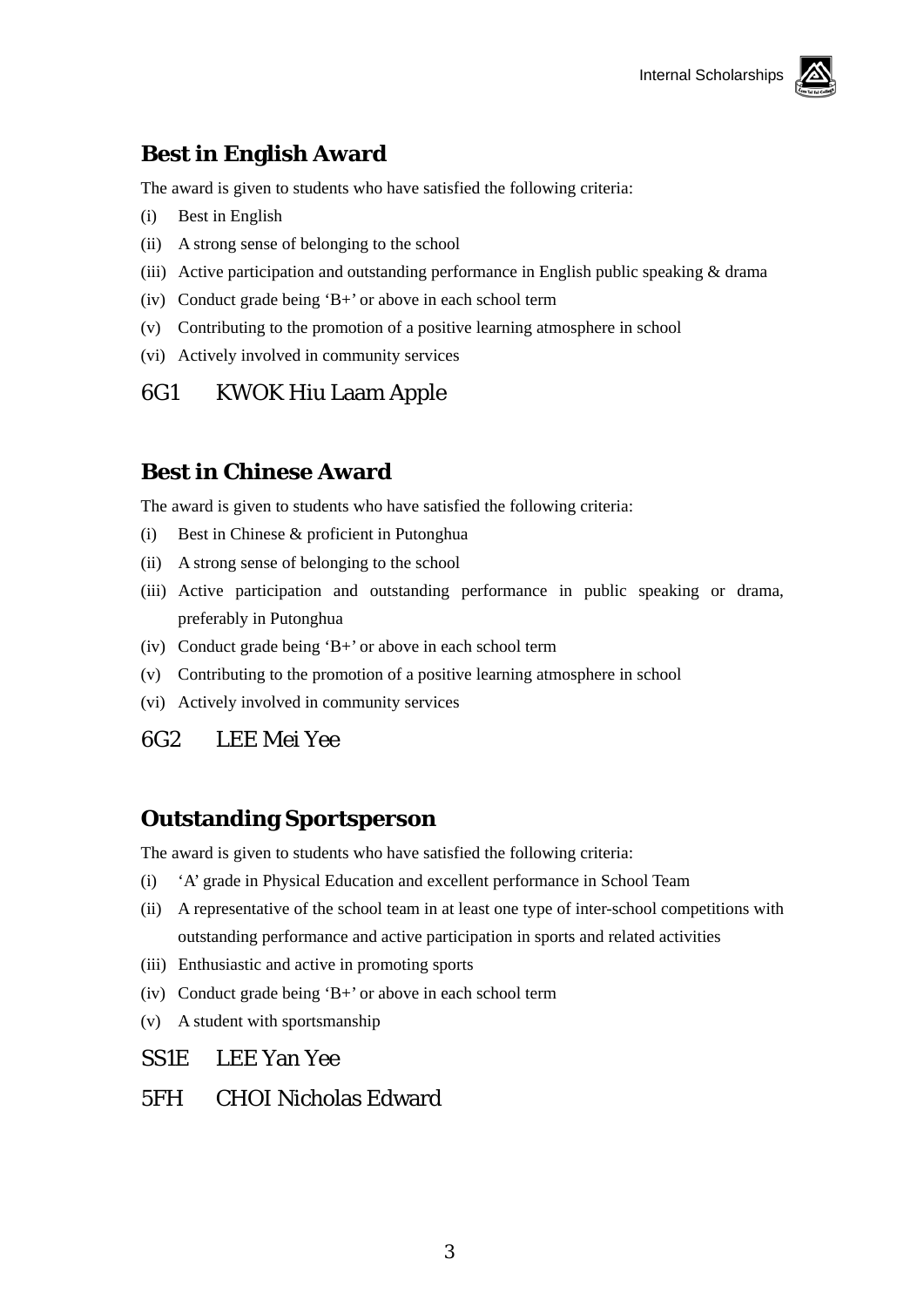

#### **Innovative Technology Award**

The award is given to students who have satisfied the following criteria:

- (i) Outstanding performance and active participation in IT & innovative technology activities
- (ii) Zealous and active in promoting IT  $\&$  innovative technology activities
- (iii) Creativity fully demonstrated in utilizing IT
- (iv) Conduct grade being 'B+' or above in each school term

#### SS1R LAI Yeuk Ho

#### **Outstanding Performance & Active Promotion in Art & Design Award**

The award is given to students who have satisfied the following criteria:

- (i) Outstanding performance and active participation in Art  $\&$  Design
- (ii) Creative and able to make aesthetic judgments
- (iii) Striving assiduously to promote Art & Design activities
- (iv) Conduct grade being 'B+' or above in each school term

#### JS3D PENG Sze Wai

#### **Good Conduct Award**

The award is given to students who have satisfied the following criteria:

- (i) Showing good conduct
- Courteous
- Respectful
- Considerate
- Cooperative
- Rule-abiding
- Exhibiting an earnest learning attitude
- Able to promote better conduct among schoolmates
- Be a good model of his/her fellow schoolmates
- (ii) Conduct grade being 'A' or above in each school term

#### JS3A LAI Kong Ting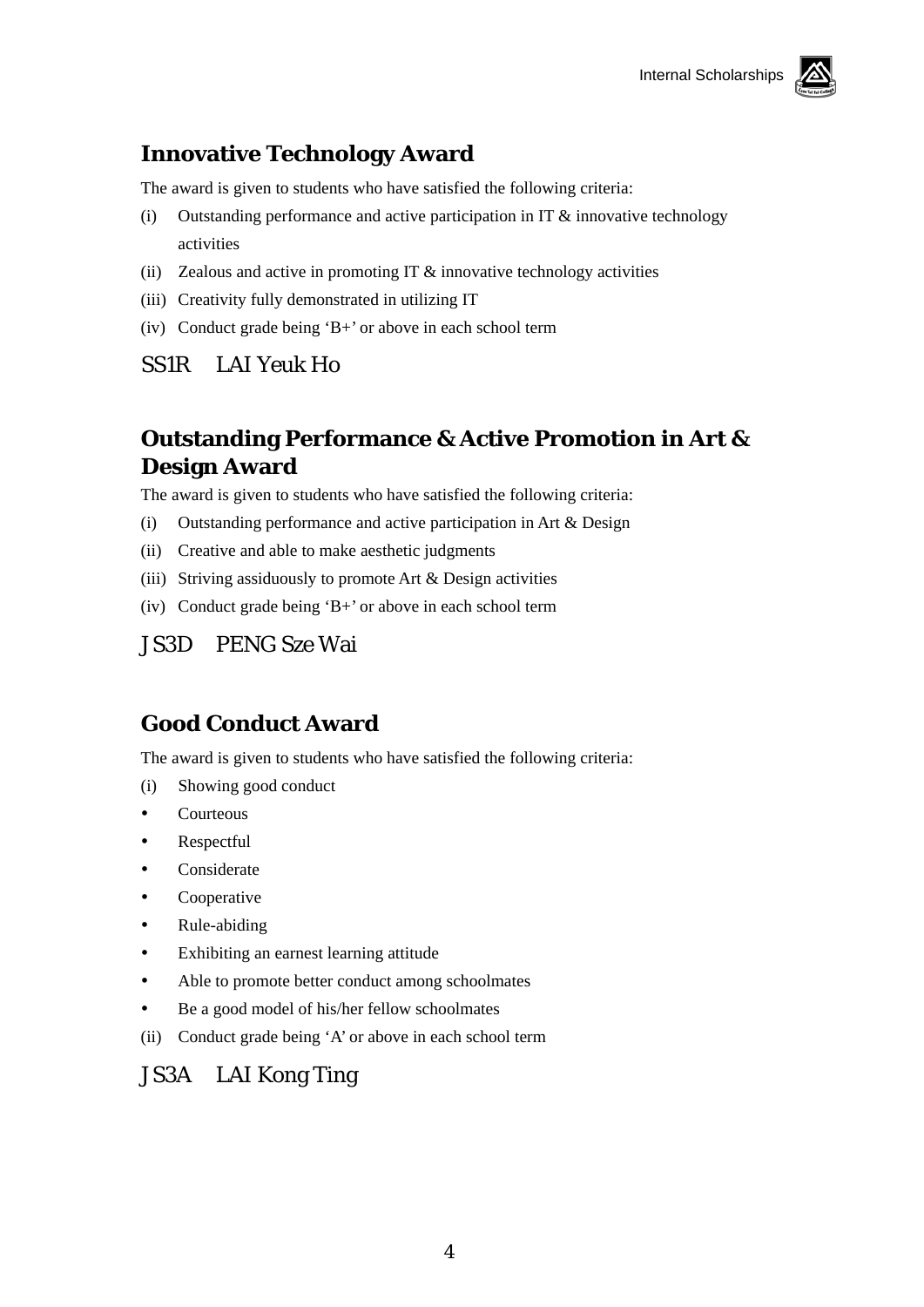

#### **Outstanding Services Award**

The award is given to students who have satisfied the following criteria:

- (i) An outstanding member of the Service or Uniform Group
- (ii) Conduct grade being 'B+' or above in each school term
- (iii) Outstanding service record

#### 6G1 POON Pak Him

#### **Outstanding Leadership Award**

The award is given to students who have satisfied the following criteria:

- (i) An outstanding leader
- (ii) Strong academic records
- (iii) Responsible, mature & sensible
- (iv) Self-confident and keen on decision making
- (v) Able to work on his/her own initiative
- (vi) Able to establish good relationship with others
- (vii) Creative
- (viii) Organized at least one school-based activity (House, Society, Prefect, Library, etc.)
- (ix) Conduct grade being 'B+' or above in each school term
- (x) Outstanding performance in CCA / Service Team / Uniform Group

#### 6G1 POON Pak Him

#### 6G1 NG Ho Yin Andy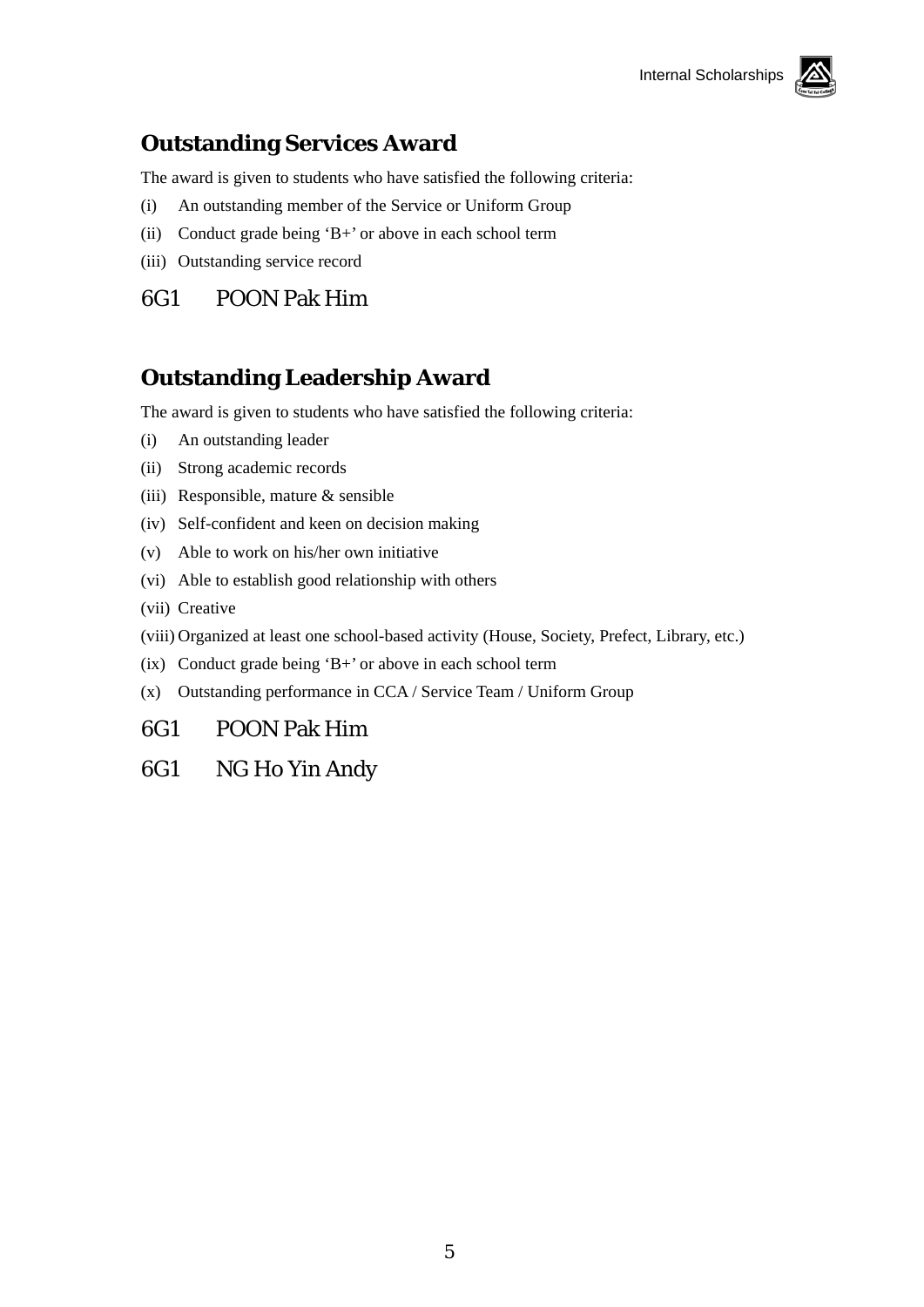# **Entrance Scholarships**

Entrance Scholarships are offered to new students who obtained excellent academic achievements or who were awarded prizes in territory-wide sports, art and design or technology competitions.

# **Entrance Scholarships for Outstanding Attainment in Sports**

| JS1B YEUNG Chung Hei (Wushu)      |  |
|-----------------------------------|--|
| JS1D CHAN Wun Sang (Fencing)      |  |
| SS1T CHOI Natasha Erica (Fencing) |  |

# **Entrance Scholarships for Outstanding Attainment in Art and Design**

SS1T EBISUTANI Yuka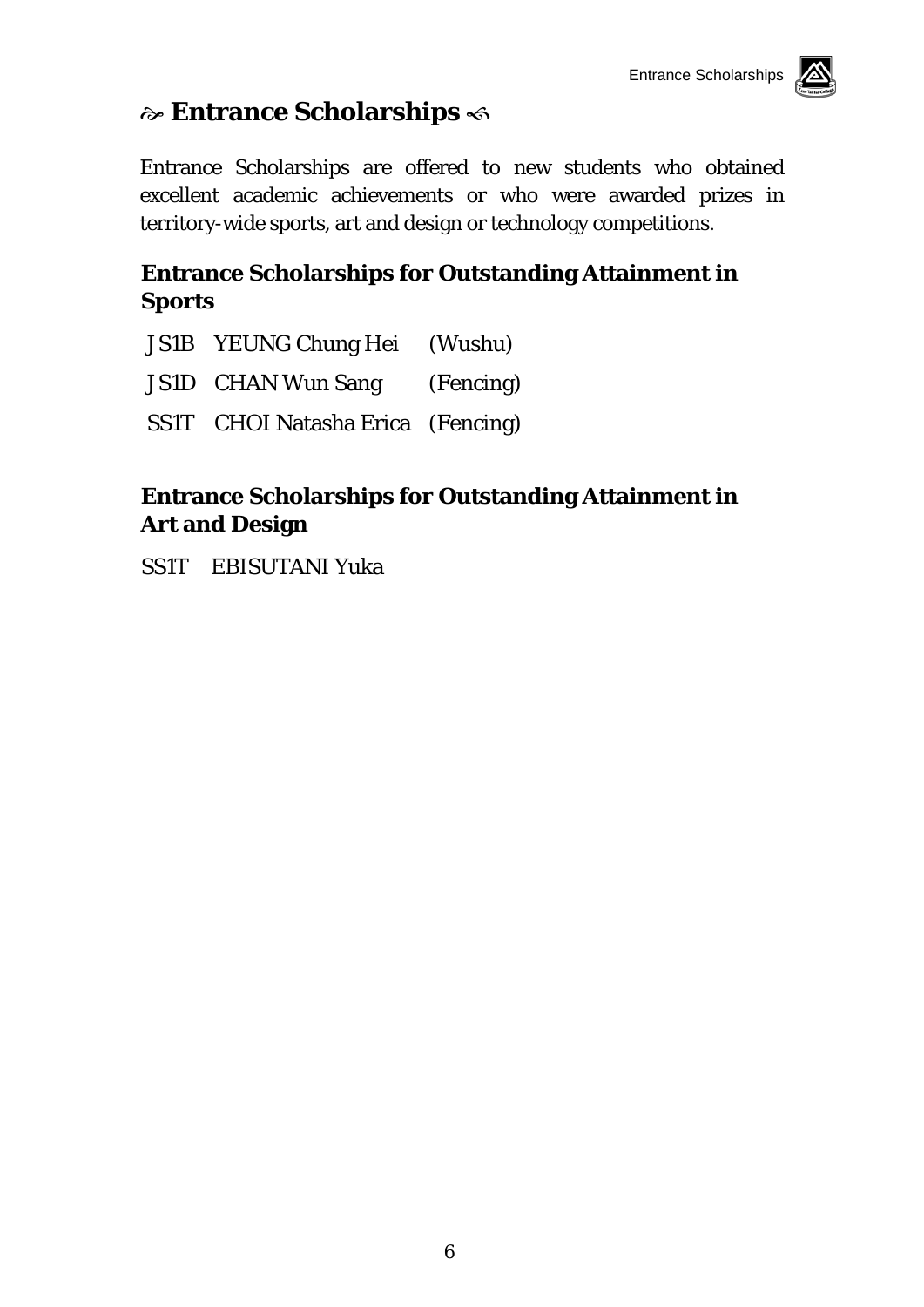

# **Principal's Honour List**

Certificates of merit are given to students who have outstanding academic achievement throughout the whole school year and obtained a 'B-' or above in conduct grade.

### **Junior Secondary One**

#### **Top ten students with the highest GPA in Junior Secondary One**

| First          | JS1B LI Chak Lam                     |
|----------------|--------------------------------------|
| Second         | <b>JS1B</b> WONG Yin Pok             |
| <b>Third</b>   | <b>JS1B</b> WONG Lok Yung Carrie Ann |
| Fourth         | <b>JS1A</b> CHUNG Wing Sum           |
| Fifth          | JS1C SHIU Tak Chun                   |
| <b>Sixth</b>   | JS1C WONG Tsz Kin                    |
| <b>Seventh</b> | JS1B LEE Sze Long                    |
| Eighth         | JS1C YU Ka Yu                        |
| <b>Ninth</b>   | <b>JS1D</b> LI Yee Man               |
| <b>Tenth</b>   | <b>JS1C</b> KWONG Ho Wang            |

| <b>Chinese Language</b>      | JS1B LI Chak Lam                     |
|------------------------------|--------------------------------------|
| <b>English Language</b>      | <b>JS1B</b> WONG Yin Pok             |
| <b>Mathematics</b>           | <b>JS1B</b> WONG Yin Pok             |
| <b>Chinese History</b>       | <b>JS1B</b> WONG Yin Pok             |
| <b>Computer Literacy</b>     | <b>JS1B</b> WONG Yin Pok             |
| Design Fundamentals          | <b>JS1B</b> WONG Lok Yung Carrie Ann |
| <b>Health Education</b>      | <b>JS1B</b> WONG Yin Pok             |
| <b>Integrated Humanities</b> | <b>JS1B</b> WONG Yin Pok             |
| <b>Integrated Science</b>    | <b>JS1B</b> WONG Yin Pok             |
| <b>Music</b>                 | JS1B LAM Yin Yan                     |
| <b>Physical Education</b>    | JS1B WONG Yin Pok                    |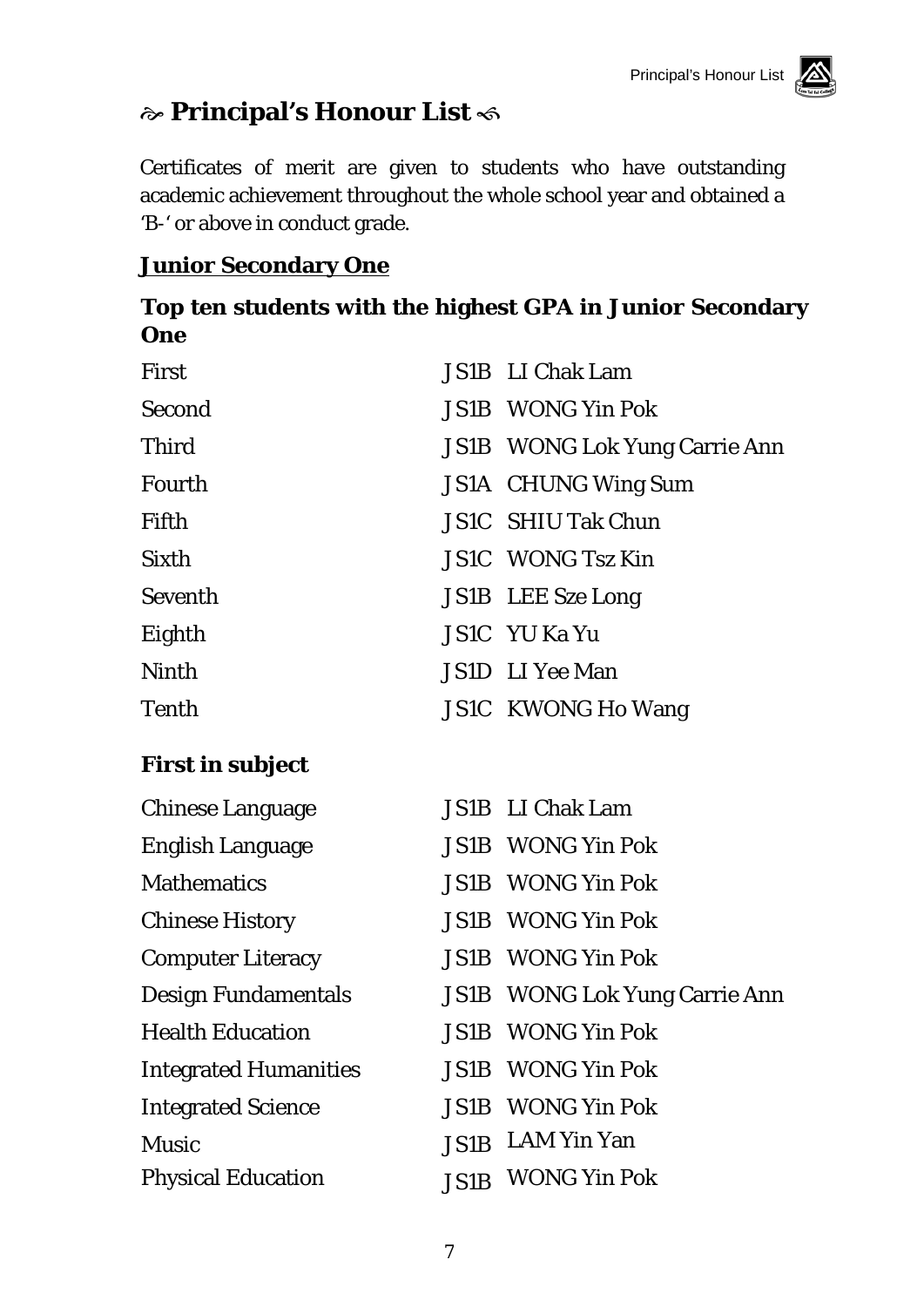# **Junior Secondary Two**

# **Top ten students with the highest GPA in Junior Secondary Two**

| <b>First</b> | <b>JS2A</b> YIU Ngan Hing     |  |
|--------------|-------------------------------|--|
| Second       | <b>JS2D</b> LAM Yeuk Sze      |  |
| <b>Third</b> | <b>JS2B</b> HSIAO Yung Chih   |  |
| Fourth       | <b>JS2B</b> TANG Shin Wing    |  |
| Fifth        | <b>JS2C</b> KAN Ka Man Teresa |  |
| <b>Sixth</b> | <b>JS2C</b> CHANG Kwong Hin   |  |
| Seventh      | <b>JS2C</b> POON Yuet Wah     |  |
| Eighth       | <b>JS2C</b> IP Kwing Lam      |  |
| Ninth        | <b>JS2D</b> LIN Pui Wing      |  |
| <b>Tenth</b> | JS2B CHEUNG Mei Yau           |  |

| <b>Chinese Language</b>      | <b>JS2A</b> YIU Ngan Hing   |
|------------------------------|-----------------------------|
| English Language             | JS2A YIU Ngan Hing          |
| <b>Mathematics</b>           | <b>JS2B</b> HSIAO Yung Chih |
|                              | <b>JS2D</b> LAM Yeuk Sze    |
| <b>Chinese History</b>       | <b>JS2B PANG Siu Nam</b>    |
| <b>Computer Literacy</b>     | <b>JS2A</b> YIU Ngan Hing   |
| <b>Design Fundamentals</b>   | <b>JS2A</b> YIU Ngan Hing   |
|                              | <b>JS2D</b> LAU Tsz Ching   |
| <b>Health Education</b>      | <b>JS2D</b> LAM Yeuk Sze    |
| <b>Integrated Humanities</b> | <b>JS2D</b> LAM Yeuk Sze    |
| <b>Integrated Science</b>    | <b>JS2A</b> YIU Ngan Hing   |
|                              | <b>JS2D LAM Yeuk Sze</b>    |
| <b>Music</b>                 | <b>JS2D CHOW Sze Wing</b>   |
| <b>Physical Education</b>    | <b>JS2A</b> YIU Ngan Hing   |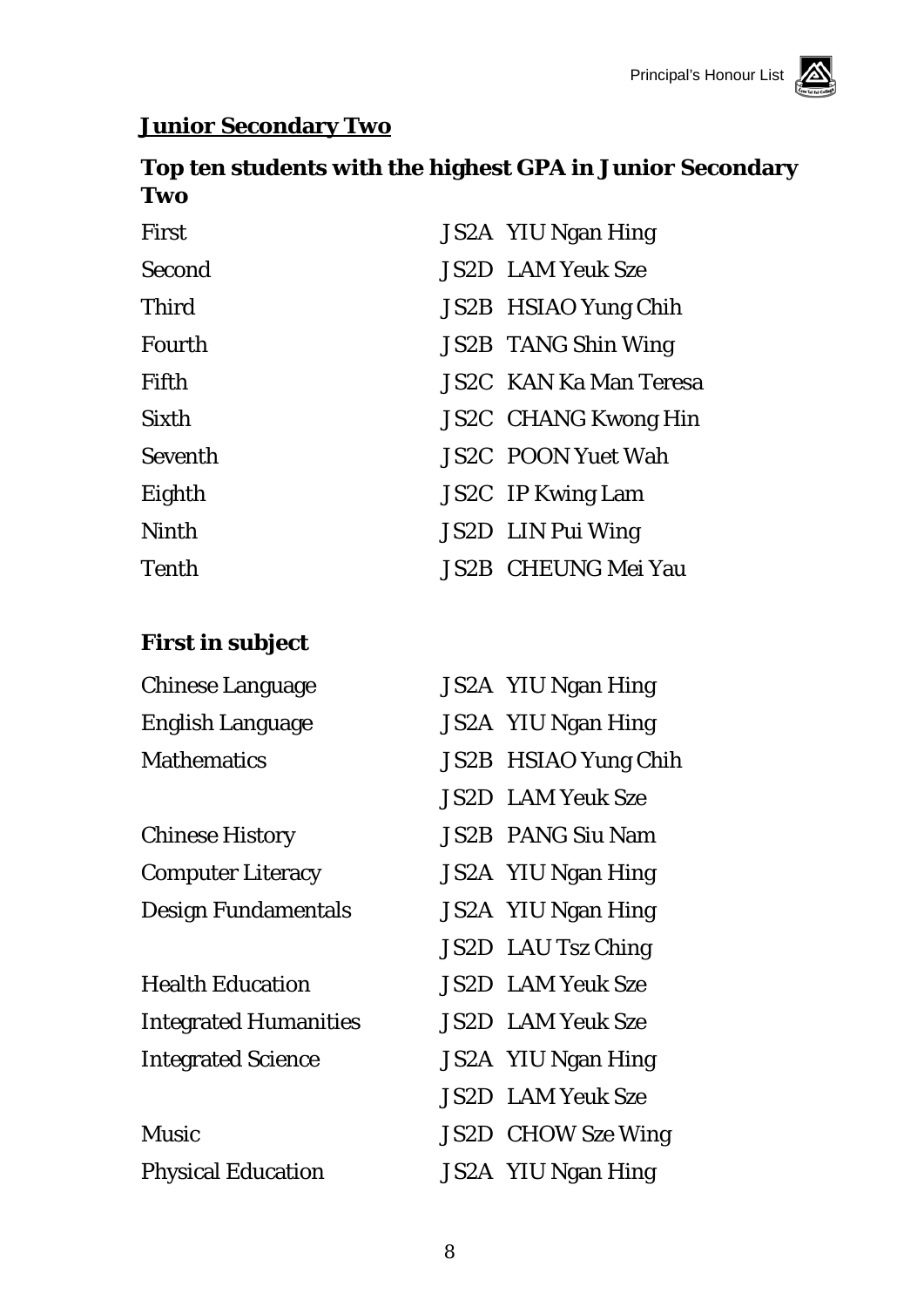# **Junior Secondary Three**

# **Top ten students with the highest GPA in Junior Secondary Three**

| First          | <b>JS3A TUNG Yin Ching</b>    |
|----------------|-------------------------------|
| Second         | <b>JS3B</b> LUI Anita Hoi Yue |
| <b>Third</b>   | <b>JS3D</b> LAU Tsun Ling     |
| Fourth         | <b>JS3A</b> LAI Kong Ting     |
| Fifth          | <b>JS3A</b> LEE Yuet Kei      |
| <b>Sixth</b>   | <b>JS3B CHAN Yik Kiu</b>      |
| <b>Seventh</b> | <b>JS3B</b> LEUNG Sing Ho     |
| Eighth         | <b>JS3C CHEUNG Wing Yan</b>   |
| <b>Ninth</b>   | JS3D TSE Lai Ki               |
| <b>Tenth</b>   | <b>JS3C MOK Tsz Ho</b>        |

| <b>Chinese Language</b>      | JS3D TSE Lai Ki                |
|------------------------------|--------------------------------|
| English Language             | JS3D TSE Lai Ki                |
| Mathematics                  | <b>JS3A</b> LAI Kong Ting      |
| <b>Chinese History</b>       | <b>JS3A LEUNG Cho Cheong</b>   |
| <b>Computer Literacy</b>     | <b>JS3B</b> CHAN Wing Yi       |
| Design Fundamentals          | <b>JS3D PENG Sze Wai</b>       |
| <b>Health Education</b>      | JS3A TUNG Yin Ching            |
|                              | <b>JS3C CHEUNG Wing Yan</b>    |
| <b>Integrated Humanities</b> | <b>JS3A TUNG Yin Ching</b>     |
| <b>Integrated Science</b>    | <b>JS3A TUNG Yin Ching</b>     |
| Music                        | <b>JS3B WONG Yat Sum Sarah</b> |
| <b>Physical Education</b>    | <b>JS3D</b> LAU Tsun Ling      |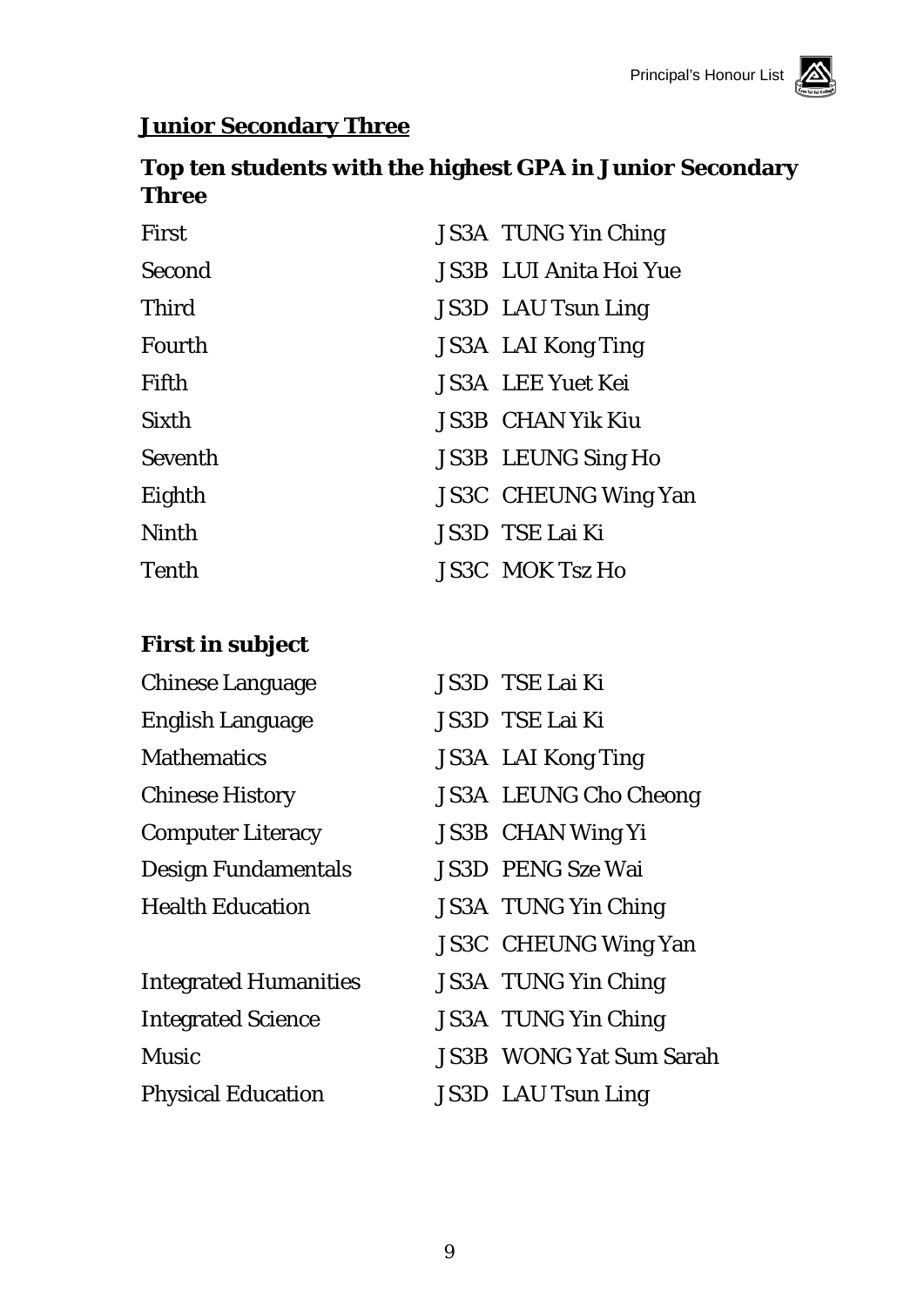

# **Senior Secondary One**

# **Top three in Chinese, English, Mathematics and Liberal Studies**

| <b>Chinese Language (First)</b>  | SS1E MAN Ka Wai           |
|----------------------------------|---------------------------|
| <b>Chinese Language (Second)</b> | SS1F TSE Chun Yat         |
| Chinese Language (Third)         | SS1E HO Pui Lam           |
|                                  | SS1F MA Kevin Hang Hey    |
|                                  | SS1F SHAM Hoi Wai         |
| <b>English Language (First)</b>  | SS1T CHOI Natasha Erica   |
| <b>English Language (Second)</b> | <b>SS1E</b> MAN Ka Wai    |
| <b>English Language (Third)</b>  | Ss1P CHAN Ka Laam         |
| <b>Mathematics (First)</b>       | SS1R LEUNG Chun Hei       |
| <b>Mathematics (Second)</b>      | SS1F KWOK Tsz Kiu         |
| <b>Mathematics (Third)</b>       | <b>SS1F</b> WONG Man Chun |
| Liberal Studies (First)          | SS1P CHAN Pui Shan        |
| Liberal Studies (Second)         | <b>SS1P CHAN Suet Man</b> |
| <b>Liberal Studies (Third)</b>   | SS1E MAN Ka Wai           |

# **First in class in Chinese, English, Mathematics and Liberal Studies**

| <b>Chinese Language</b> | SS1E MAN Ka Wai     |
|-------------------------|---------------------|
| <b>Chinese Language</b> | SS1F TSE Chun Yat   |
| <b>Chinese Language</b> | SS1P YIP Tsz Kwan   |
| <b>Chinese Language</b> | SS1R LEUNG Chun Hei |
| <b>Chinese Language</b> | SS1T LAM Hang Ki    |
| English Language        | SS1E MAN Ka Wai     |
| <b>English Language</b> | SS1F TSE Chun Yat   |
| <b>English Language</b> | SS1P CHAN Ka Laam   |
| <b>English Language</b> | SS1R LEUNG Chun Hei |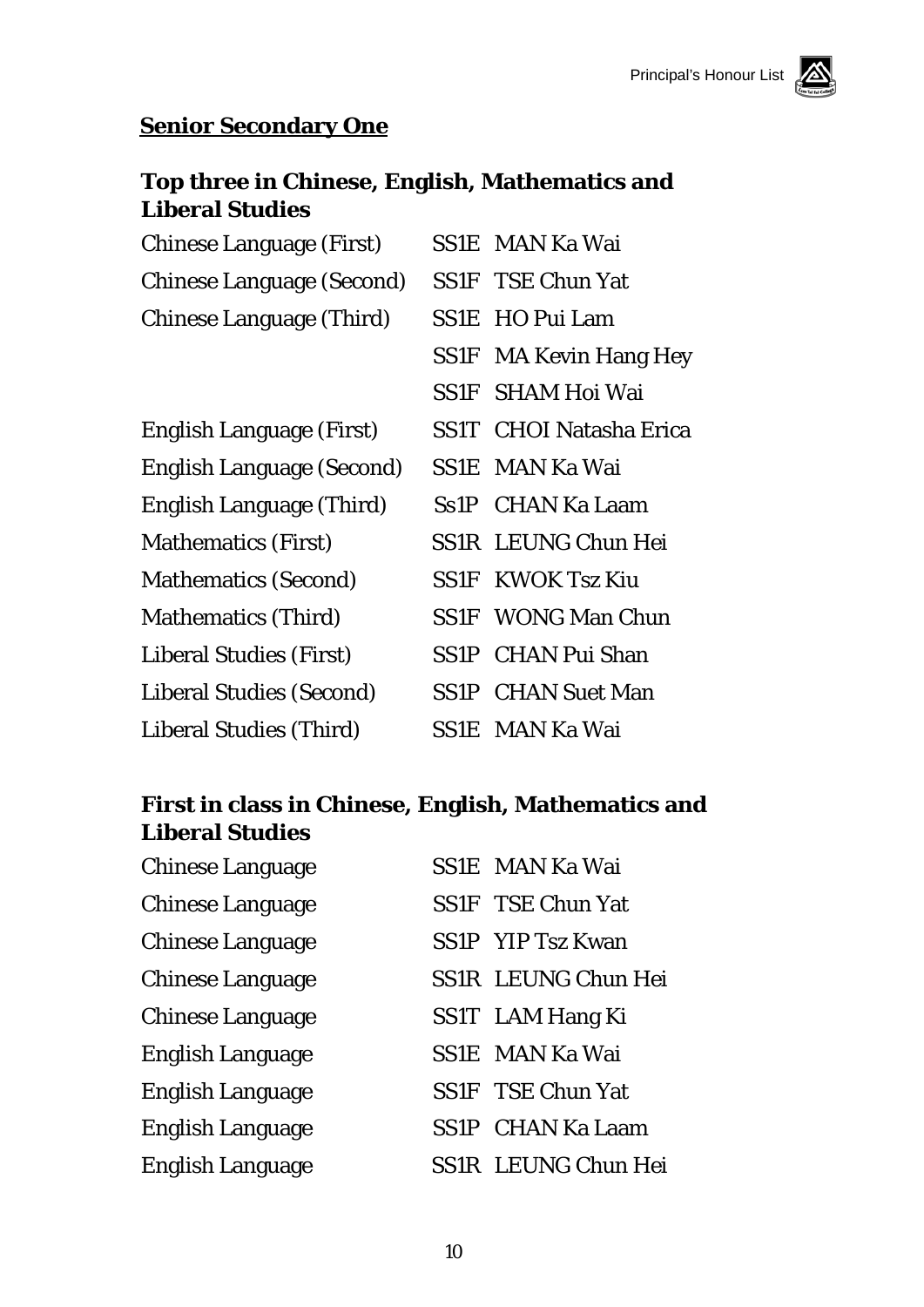

| <b>English Language</b> | SS1T CHOI Natasha Erica          |
|-------------------------|----------------------------------|
| <b>Mathematics</b>      | <b>SS1E</b> LAU Hau Ying Natalie |
| <b>Mathematics</b>      | <b>SS1F KWOK Tsz Kiu</b>         |
| <b>Mathematics</b>      | SS1P CHAN Ka Laam                |
| <b>Mathematics</b>      | SS1R LEUNG Chun Hei              |
| <b>Mathematics</b>      | SS1T CHOI Natasha Erica          |
| <b>Liberal Studies</b>  | <b>SS1E</b> MAN Ka Wai           |
| <b>Liberal Studies</b>  | <b>SS1F</b> SHAM Hoi Wai         |
| <b>Liberal Studies</b>  | SS1P CHAN Pui Shan               |
| <b>Liberal Studies</b>  | SS1R LEUNG Chun Hei              |
| <b>Liberal Studies</b>  | SS1T LAM Hang Ki                 |

| Business, Accounting &          |        | SS1E MAN Ka Wai        |
|---------------------------------|--------|------------------------|
| <b>Financial Studies</b>        |        |                        |
| Chemistry                       |        | SS1R LEUNG Chun Hei    |
| <b>Chinese History</b>          |        | SS1R CHANG Shun Yee    |
| <b>Combined Science</b>         |        | SS1P CHAN Ka Laam      |
| (Biology and Physics)           |        | SS1P YIP Tsz Kwan      |
| <b>Economics</b>                |        | <b>SS1E</b> MAN Ka Wai |
| Geography                       |        | SS1P LEUNG Man Him     |
| <b>Health Education</b>         |        | SS1F CHAN Pui Ting     |
| Health Management &             | SS1P - | <b>CHAN Ka Laam</b>    |
| <b>Social Care</b>              |        |                        |
| Information &                   |        | SS1R LEUNG Chun Hei    |
| <b>Communication Technology</b> |        | SS1F TSE Chun Yat      |
| <b>Mathematics</b>              |        | SS1R LEUNG Chun Hei    |
| <b>Mathematics (Extended)</b>   |        | SS1R LEUNG Chun Hei    |
| Module)                         |        |                        |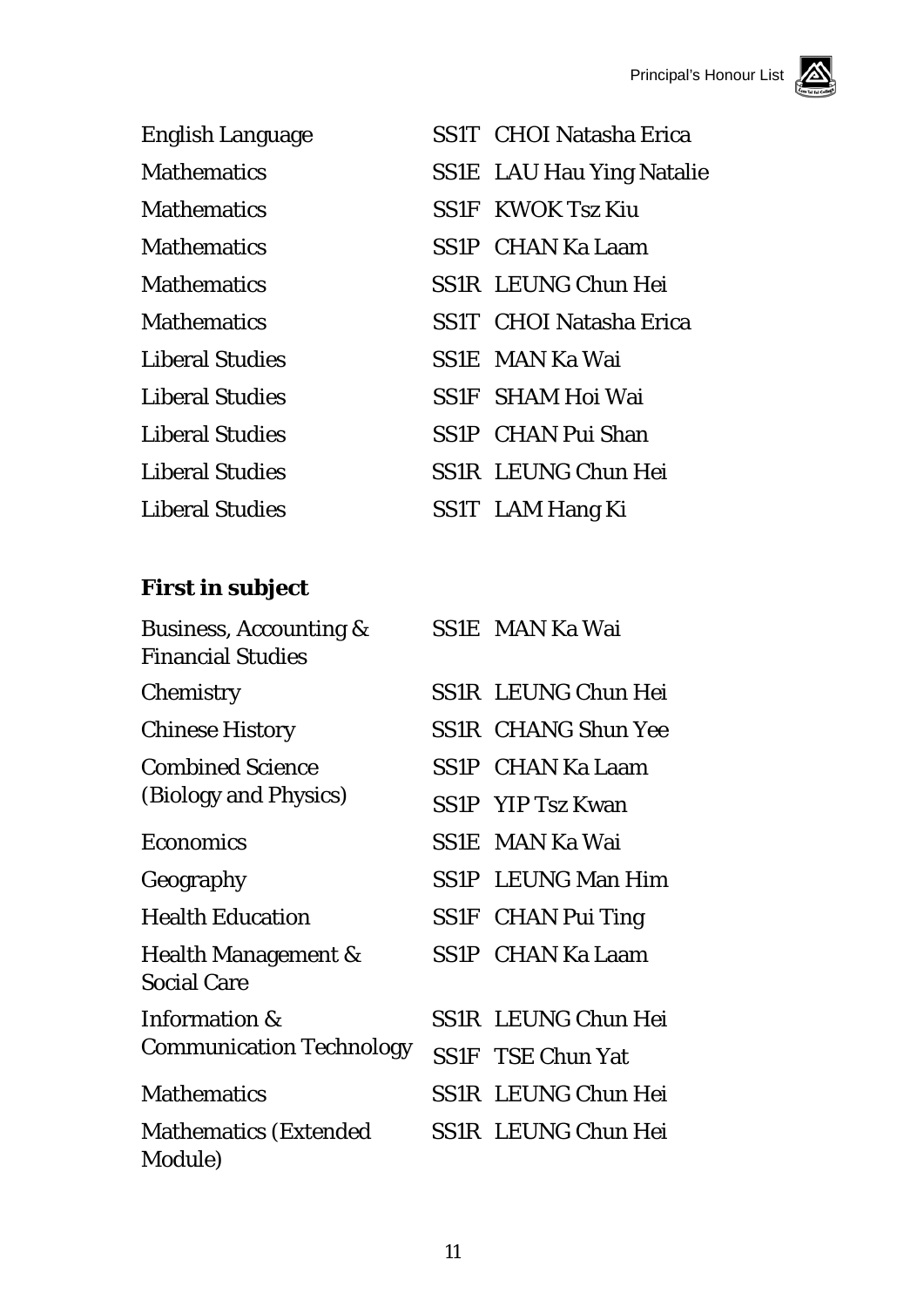

Physical Education (HKDSE) Physical Education (Non HKDSE) Physics SS1R LEUNG Chun Hei Technology and Living SS1T CHENG Kwan Yu

# SS1E Ng Ming Hin Kenniz

SS1E HO Pui Lam

- 
- 
- Visual Arts SS1E HO Cheuk Ying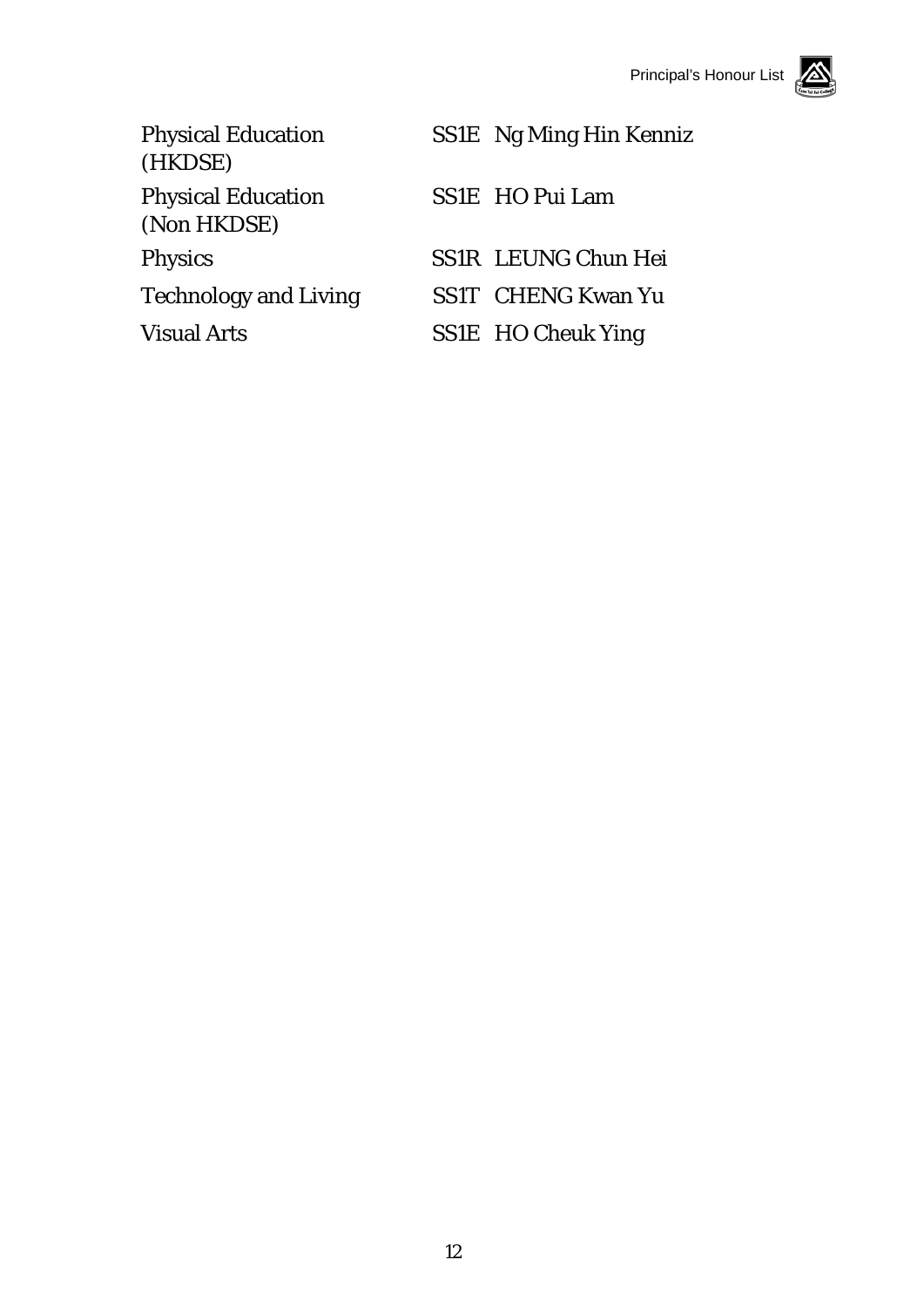

# **Secondary Five**

# **Top three in Chinese, English and Mathematics**

| <b>Chinese Language (First)</b>  | 5CH | <b>POON Vin Ci Joyce</b>    |
|----------------------------------|-----|-----------------------------|
| <b>Chinese Language (Second)</b> | 5PS | <b>CHAN Ming Chung</b>      |
|                                  | 5FH | <b>TSE Fei</b>              |
| <b>English Language (First)</b>  | 5CH | POON Vin Ci Joyce           |
| <b>English Language (Second)</b> | 5PS | <b>CHAN Dung Yee</b>        |
|                                  | 5ES | <b>LEUNG Sin Ling</b>       |
| <b>Mathematics (First)</b>       | 5PS | HO Lok Lam                  |
| <b>Mathematics (Second)</b>      | 5CH | <b>POON Vin Ci Joyce</b>    |
| <b>Mathematics (Third)</b>       | 5ES | <b>CHENG Yu Chieh</b>       |
|                                  | 5ES | <b>HUI Cheuk Lam Steven</b> |

# **First in class in Chinese, English and Mathematics**

| <b>Chinese Language</b> | 5CH | <b>POON Vin Ci Joyce</b>    |
|-------------------------|-----|-----------------------------|
| <b>Chinese Language</b> | 5ES | <b>YUEN Chi Kin Roger</b>   |
| <b>Chinese Language</b> | 5FH | <b>TSE Fei</b>              |
| <b>Chinese Language</b> | 5PS | <b>CHAN Ming Chung</b>      |
| <b>Chinese Language</b> | 5TH | <b>LAU Kam Yam</b>          |
| <b>English Language</b> | 5CH | <b>POON Vin Ci Joyce</b>    |
| <b>English Language</b> | 5ES | <b>LEUNG Sin Ling</b>       |
| <b>English Language</b> | 5FH | <b>LIU</b> Long Hin         |
| <b>English Language</b> | 5PS | <b>CHAN Dung Yee</b>        |
| <b>English Language</b> | 5TH | Wong Hoi Wai                |
| <b>Mathematics</b>      | 5CH | <b>POON Vin Ci Joyce</b>    |
| <b>Mathematics</b>      | 5ES | <b>HUI Cheuk Lam Steven</b> |
| <b>Mathematics</b>      | 5ES | <b>CHENG Yu Chieh</b>       |
| <b>Mathematics</b>      | 5FH | WONG Kai Hon                |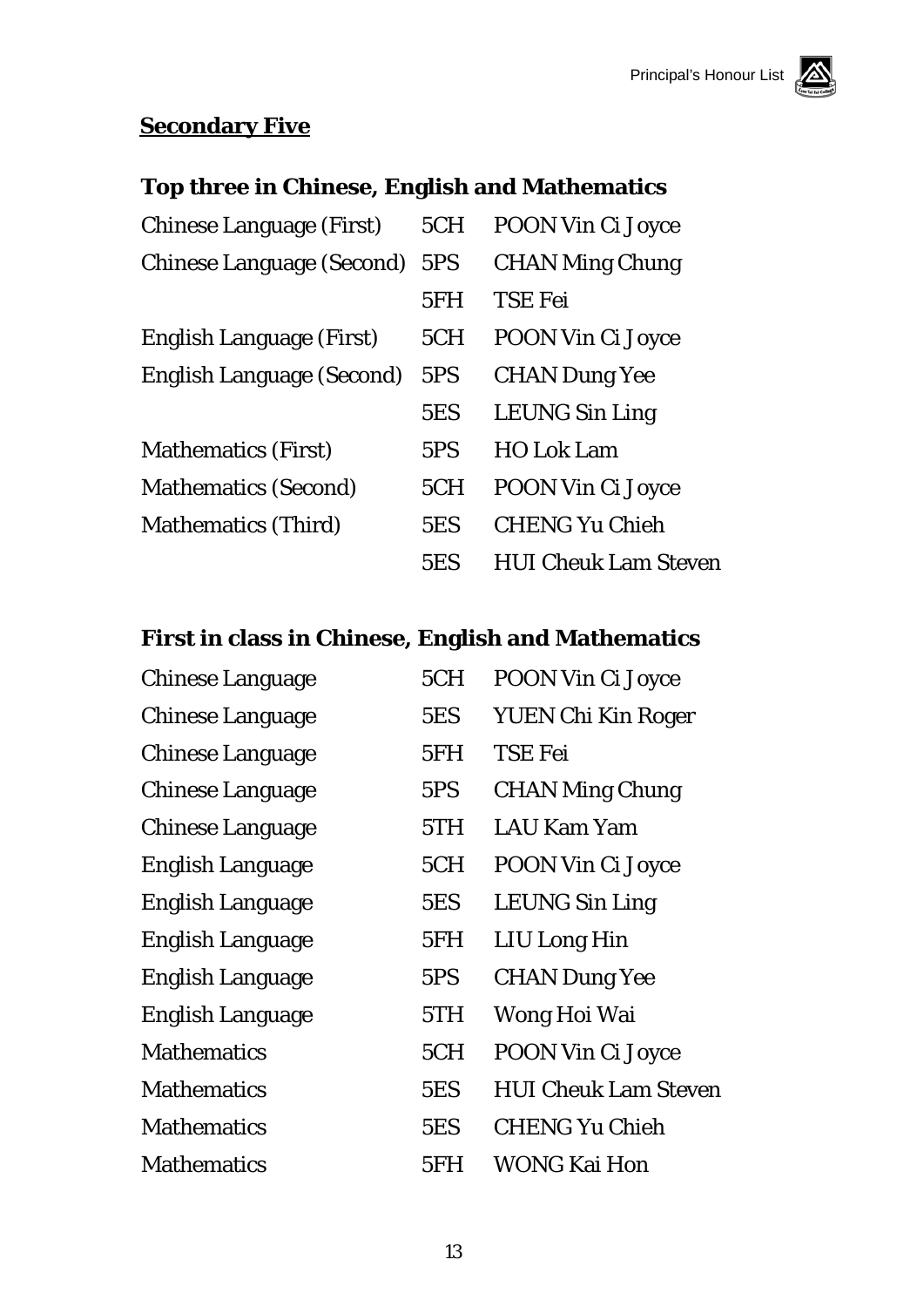

| <b>Mathematics</b> | 5PS HO Lok Lam           |
|--------------------|--------------------------|
| <b>Mathematics</b> | 5TH KAN Kwan Yuet Julian |
| <b>Mathematics</b> | 5TH NGAN Chin Ngo        |

| <b>Additional Mathematics</b>                                | 5ES | IP Wai Kei                      |
|--------------------------------------------------------------|-----|---------------------------------|
| <b>Biology</b>                                               | 5PS | <b>CHAN Dung Yee</b>            |
| Chemistry                                                    |     | <b>5ES</b> HUI Cheuk Lam Steven |
| <b>Chinese History</b>                                       |     | 5CH PHAN Ting Hon               |
| <b>Computer &amp; Information</b><br><b>Technology</b>       | 5PS | <b>HOU Ka Lun</b>               |
| <b>Creative Fashion Design</b>                               |     | 5TH MAN Chun Hei                |
| <b>Economics</b>                                             | 5FH | <b>TSE Fei</b>                  |
| Geography                                                    |     | 5FH YUEN Ki Yan                 |
| <b>Health Education</b>                                      |     | 5CH POON Vin Ci Joyce           |
| <b>Innovative Technology</b>                                 |     | 5PS CHOI Hei Ting               |
|                                                              |     | 5TH KAN Kwan Yuet Julian        |
| <b>Integrated Humanities</b>                                 | 5ES | YUEN Chi Kin Roger              |
| <b>Physical Education</b><br>(HKCEE)                         |     | 5FH YUEN Ki Yan                 |
| <b>Physical Education</b>                                    | 5PS | <b>HO Lok Lam</b>               |
| <b>Physics</b>                                               |     | <b>5ES</b> HUI Cheuk Lam Steven |
|                                                              |     | 5ES IP Wai Kei                  |
| <b>Principles of Accounts</b>                                | 5PS | <b>HO Lok Lam</b>               |
| <b>Sport Science &amp;</b><br><b>Recreational Management</b> | 5PS | <b>CHEUNG Wing Chi</b>          |
| <b>Visual Arts</b>                                           | 5ES | <b>LEUNG Yan Chui</b>           |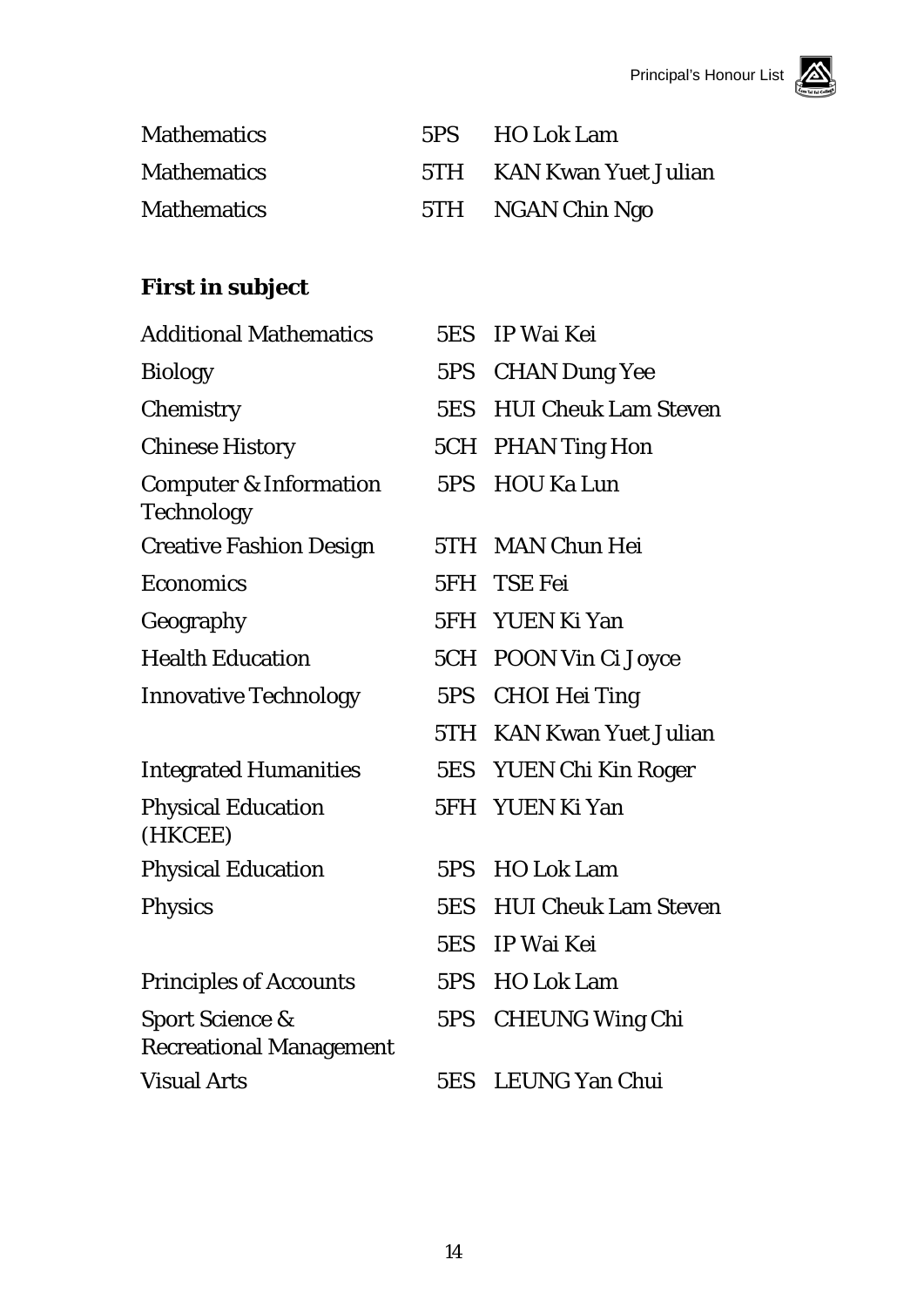# **Secondary Six**

# **Top three in Chinese Language & Culture and Use of English**

| Chinese Language & Culture (First) 6G2 LEE Mei Yee           |                 |                            |
|--------------------------------------------------------------|-----------------|----------------------------|
|                                                              | 6G1             | <b>POON PAK HIM</b>        |
| Chinese Language & Culture (Third) 6G2 WONG Hei Tung Natalie |                 |                            |
| Use of English (First)                                       | 6G1             | <b>KWOK Hiu Laam Apple</b> |
|                                                              | 6G <sub>2</sub> | NG Yan Lam                 |
| Use of English (Third)                                       | 6G1             | <b>CHEUNG Ka Yue</b>       |
|                                                              | 6G1             | <b>POON Pak Him</b>        |

# **First in class in Chinese Language & Culture and Use of English**

| Chinese Language & Culture | 6G1 | <b>POON Pak Him</b>     |
|----------------------------|-----|-------------------------|
| Chinese Language & Culture |     | 6G2 LEE Mei Yee         |
| Use of English             |     | 6G1 KWOK Hiu Laam Apple |
| Use of English             |     | 6G2 NG Yan Lam          |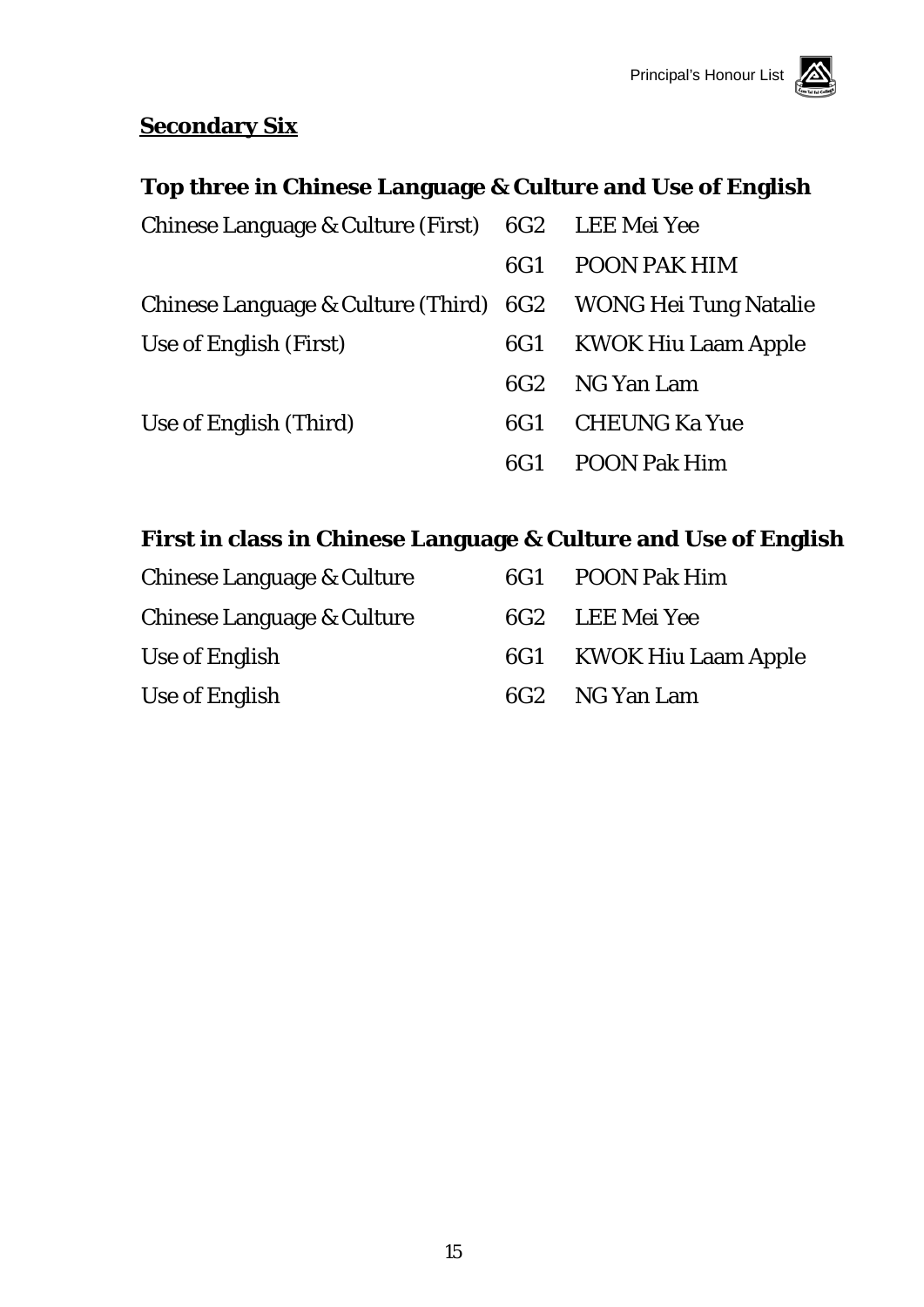

- 
- 
- 
- 
- 
- 
- 
- 
- Mathematics & Statistics 6G1 WONG To To
- 
- 
- 
- 
- 
- Biology 6G1 LEE Yuk Man Chemistry 6G1 LEE Yuk Man Chinese Literature 6G1 POON Pak Him Chinese History 6G1 LAI Hok Yee Computer Applications 6G1 NG Ho Yin Andy Economics 6G2 LEUNG Hei Tung Geography 6G2 CHENG Fung Sze 6G2 LEUNG Hei Tung Health Education 6G2 HUNG Lung Yan Angel Liberal Studies 6G2 WONG Hei Tung Natalie Physical Education 6G2 WONG Tsz Chung Physics 6G2 TO King Lok Principles of Accounts 6G2 HUNG Lung Yan Angel Pure Mathematics 6G2 LAU Ka Tsun Kelvin
- Visual Arts 6G1 AU Long Ying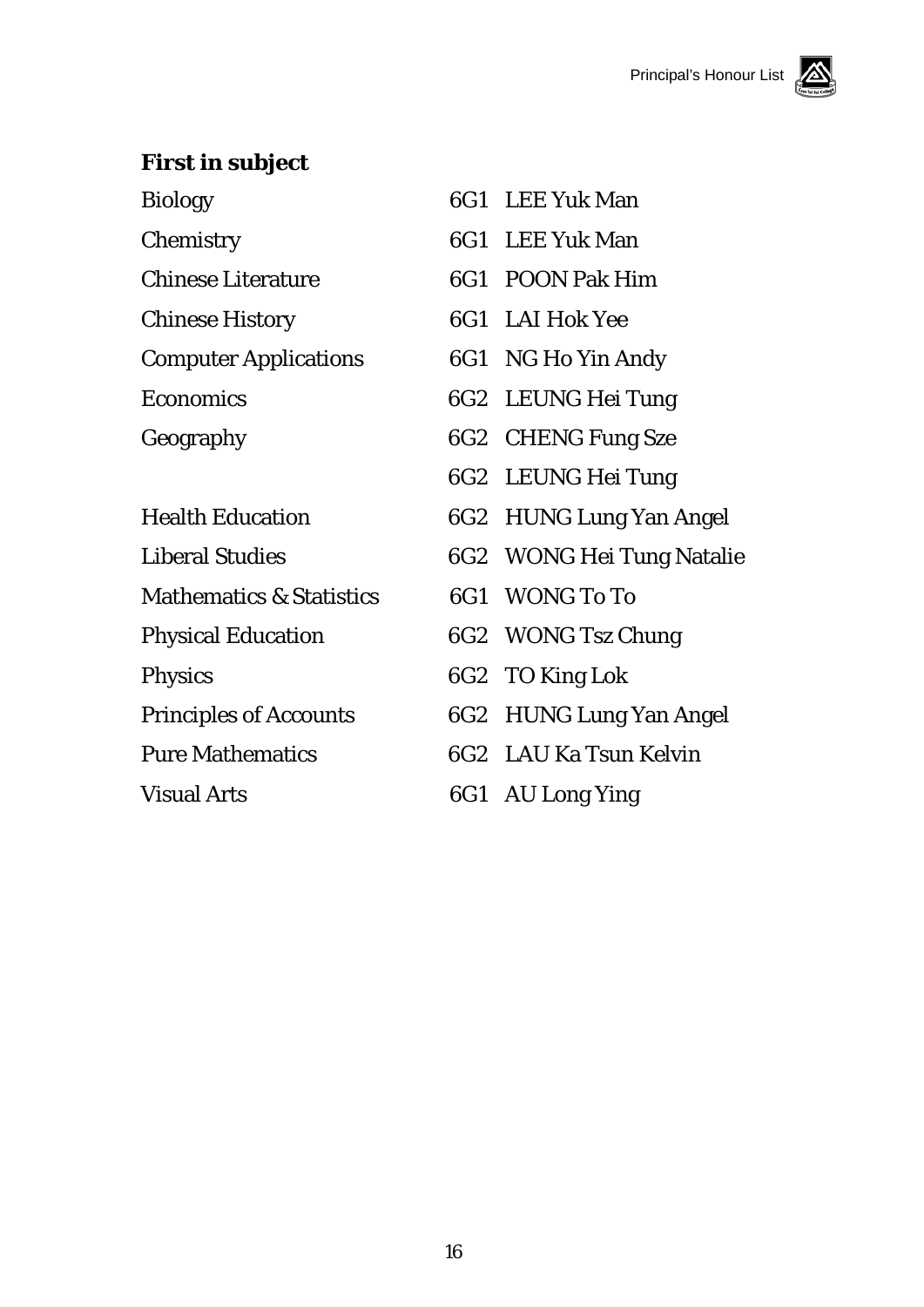# **Secondary Seven**

### **Top three in Chinese Language & Culture and Use of English**

Chinese Language & Culture (First) 7G2 LI Chiu Wai

Chinese Language & Culture (Second) 7G2 KONG Hang Yan

Chinese Language & Culture (Third) 7G2 KOK Chi Sum

- 7G2 WONG Wing Yan
- Use of English (First) 7G1 WU Pok Kan Keye
- Use of English (Second) 7G1 SIU Oi Man Flora
- Use of English (Third) 7G1 CHOI Yee Like Elizabeth
	- 7G2 CHUNG Ka Kei
	- 7G2 WONG Oi Nam Holly
	- 7G2 WONG Wing Yan

# **First in class in Chinese Language & Culture and Use of English**

Chinese Language & Culture 7G1 TSE Sze Nga Chinese Language & Culture 7G2 LI Chiu Wai Use of English 7G1 WU Pok Kan Keye Use of English 7G2 WONG Oi Nam Holly Use of English 7G2 CHUNG Ka Kei Use of English 7G2 WONG Wing Yan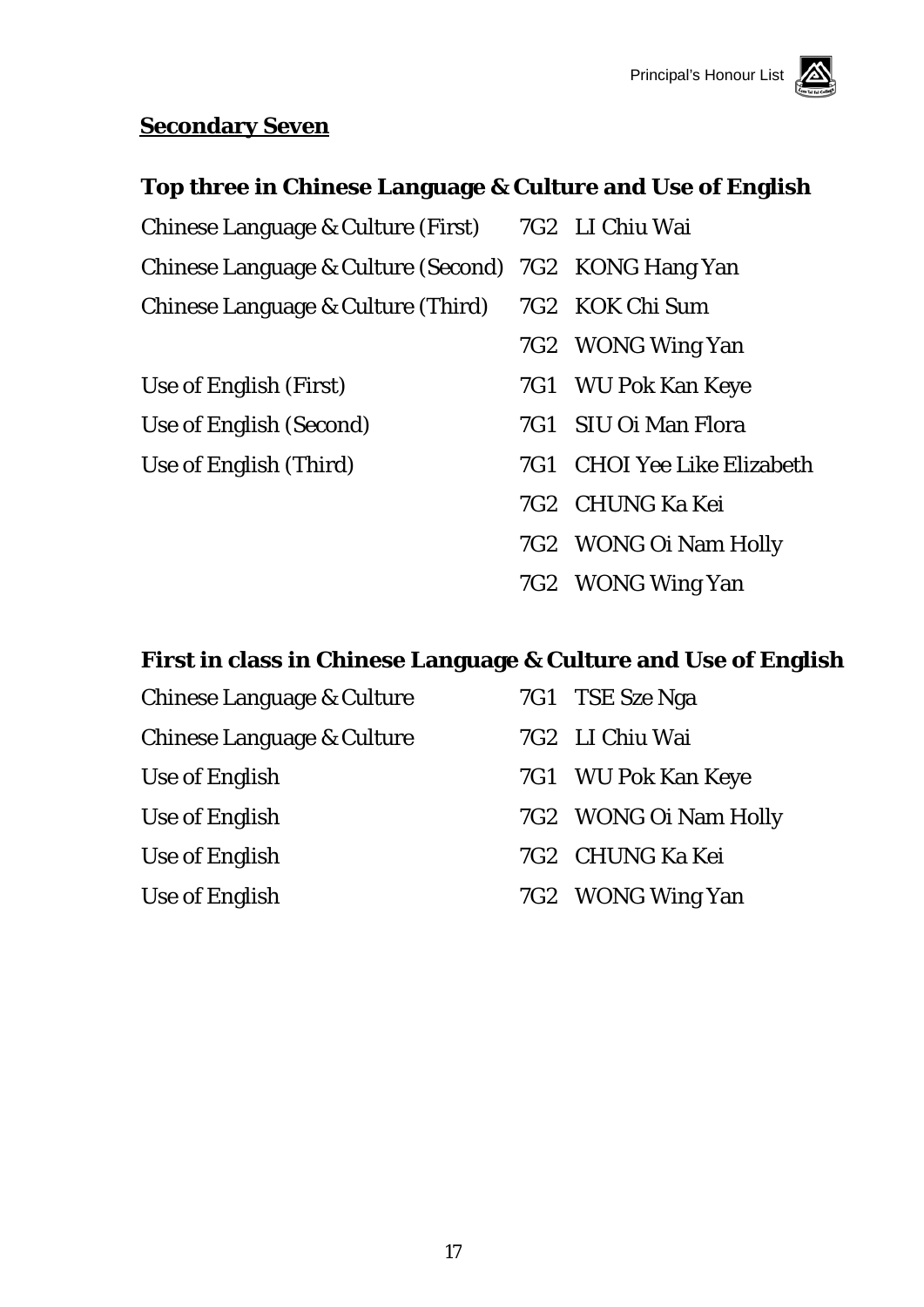

| <b>Biology</b>                      | 7G1 CHAU Pui Ki              |
|-------------------------------------|------------------------------|
| Chemistry                           | 7G2 TANG Hiu Fung            |
| <b>Chinese Literature</b>           | 7G2 LEUNG Wai Yung           |
| <b>Economics</b>                    | 7G1 HSIEH Yee Ki             |
| Geography                           | 7G1 SIU Oi Man Flora         |
| <b>Health Education</b>             | 7G2 CHUNG Pui Yi             |
|                                     | 7G2 KONG Hang Yan            |
| <b>Liberal Studies</b>              | 7G1 CHAU Pui Ki              |
| <b>Mathematics &amp; Statistics</b> | 7G1 CHAN Chee Ching          |
| <b>Physical Education</b>           | 7G2 LI Chiu Wai              |
|                                     | 7G2 TANG Hiu Fung            |
| <b>Physics</b>                      | 7G2 TANG Hiu Fung            |
| <b>Principles of Accounts</b>       | 7G2 LEUNG Wai Yung           |
| <b>Pure Mathematics</b>             | 7G2 TANG Hiu Fung            |
| <b>Visual Arts</b>                  | 7G1 WONG Cheuk Ying Germaine |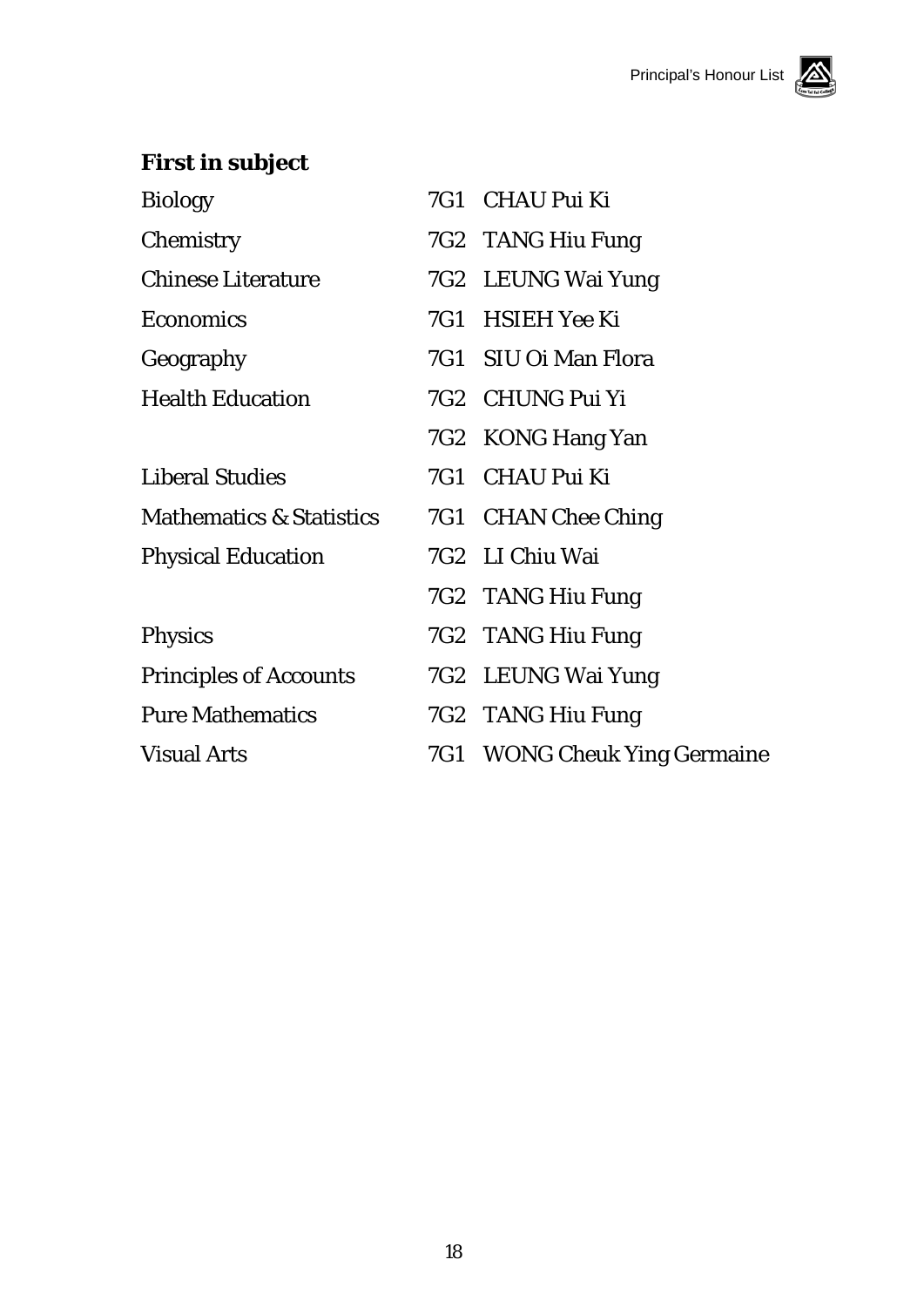# **Exercic Award**  $\textless$

Certificates of merit are given to students who have satisfied the following criteria:

- (i) Conduct grade being 'A-' or above in each school term
- (ii) Nominated by class teachers for possessing attributes such as respectfulness, diligence and a strong sense of responsibility
	- JS1B LI Chak Lam
	- JS1C KWONG Ho Wang
	- JS1D LO Yin Yin
	- JS1D NG Wing Yan
	- JS2A YIU Ngan Hing
	- JS2D LAM Yeuk Sze
	- JS3A LAI Kong Ting
	- JS3B CHAN Yik Kiu
	- JS3B LEE Chiu Yue
	- JS3C CHEUNG Wing Yan
	- SS1P CHAN Pui Shan
	- SS1P YIP Tsz Kwan
	- SS1R SHAM Kin Fai Kent
	- SS1F KWOK Tsz Kiu
	- SS1F SHUM Hoi Wai
	- 6G2 HUNG Lung Yan Angel
	- 6G2 LEE Mei Yee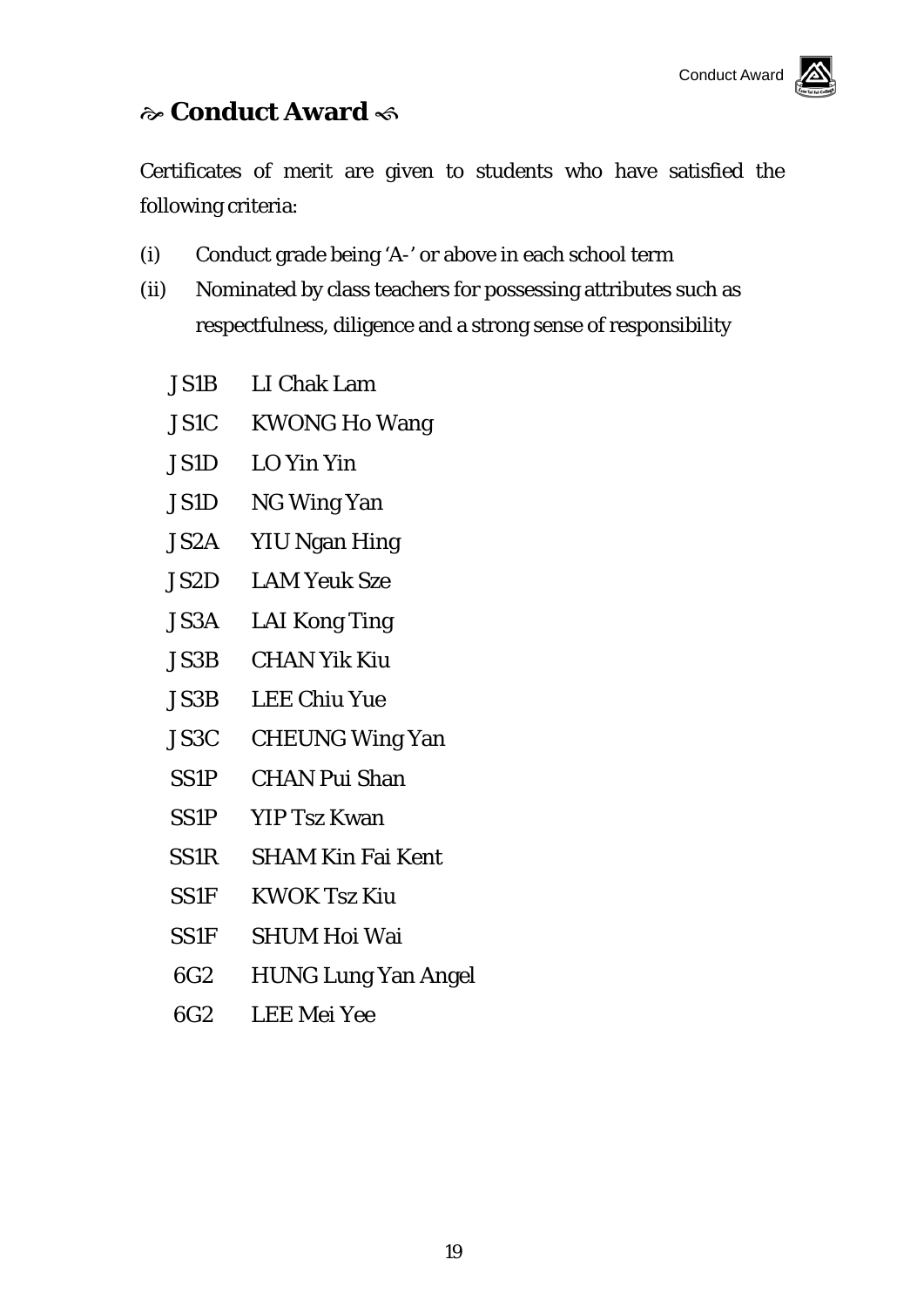# **Service Award**

Certificates of appreciation are given to students who have rendered excellent service to their classmates, teachers, the school and the community in the school year of 2009-2010 in the capacity of leaders or as dedicated members of any one of the following:

- (i) Uniform Groups, e.g. Scouts and Red Cross Youth Unit
- (ii) Service Teams, e.g. Campus TV Crew and Prefect Team
- (iii) Houses / Clubs / Societies, e.g. House Captains, Chairpersons and Office-bearers

(iv) Class Associations, e.g. Monitors and Subject Prefects Other criteria include:

- (i) Conduct grade being 'B' or above in each school term
- (ii) Showing punctuality, reliability and initiative in the service

| <b>Class Committee</b> |                   | JS1A WONG Chun Lam         |
|------------------------|-------------------|----------------------------|
| <b>Class Committee</b> |                   | <b>JS1D</b> KWOK Tsz Tung  |
| <b>Class Committee</b> |                   | JS2A CHAN Man Ki           |
| <b>Class Committee</b> |                   | JS2A LAW Yan Yi            |
| <b>Class Committee</b> |                   | <b>JS2B</b> CHENG King Sun |
| <b>Class Committee</b> |                   | JS3A LAI Kong Ting         |
| <b>Class Committee</b> |                   | <b>JS3A</b> NG Cheuk Hang  |
| <b>Class Committee</b> | SS <sub>1</sub> P | <b>MAK Tze Kwan</b>        |
| <b>Class Committee</b> | SS1P              | <b>WONG Pak Hei</b>        |
| <b>Class Committee</b> | 5FH               | <b>CHAN Yuk Kwan</b>       |
| <b>Class Committee</b> | 5PS               | <b>CHAN Dung Yee</b>       |
| <b>Class Committee</b> | 5PS               | <b>CHEUNG Wing Chi</b>     |
| <b>Class Committee</b> | 6G1               | NG Ho Yin Andy             |
| <b>Class Committee</b> | 6G1               | <b>WONG Koon Yiu</b>       |
| <b>Class Committee</b> | 6G1               | <b>WUN Janice Cha Yiu</b>  |
|                        |                   |                            |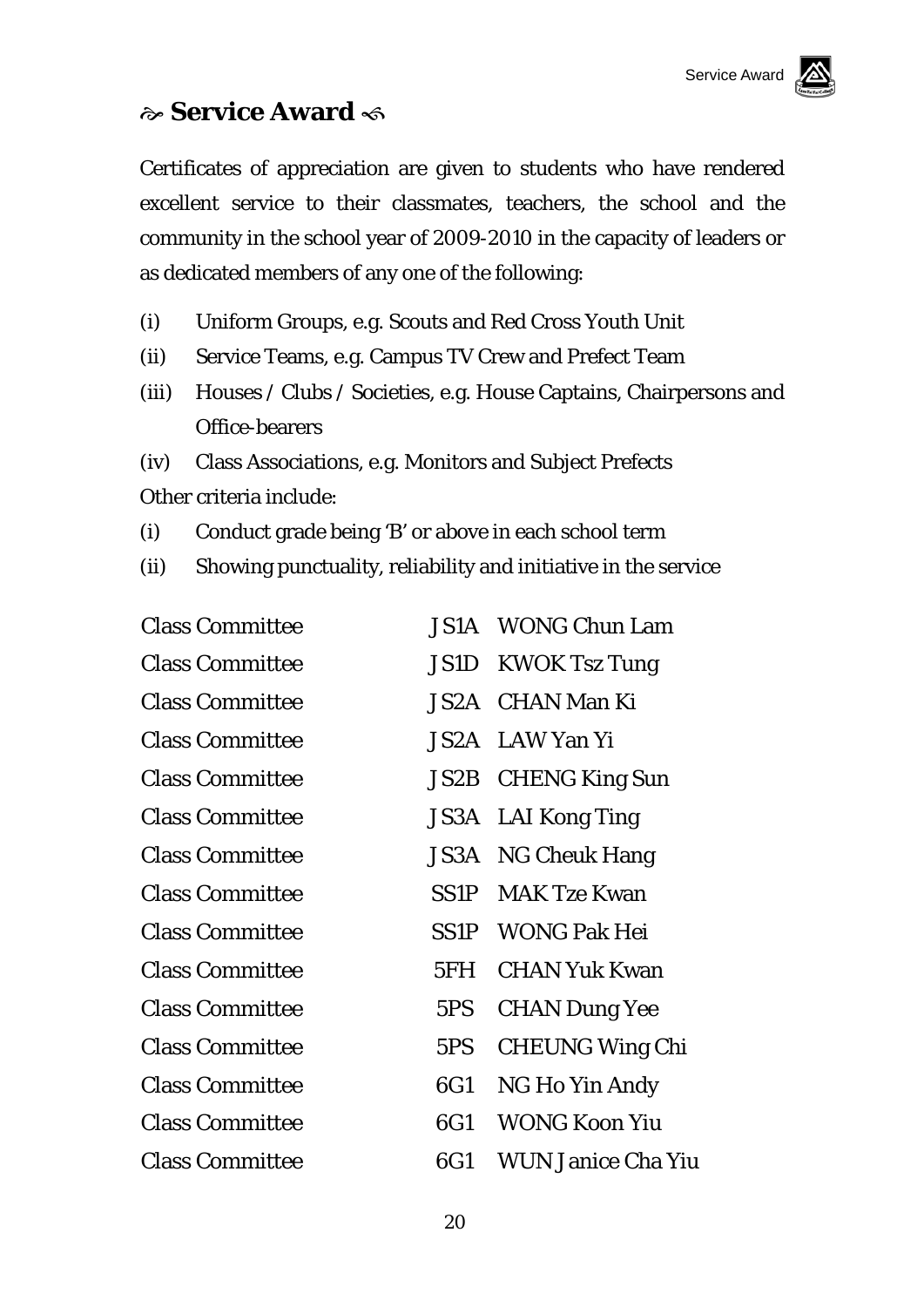Service Awar

| ırd |  |
|-----|--|
|-----|--|

|                            |        | Service A                         |
|----------------------------|--------|-----------------------------------|
| <b>English Ambassadors</b> |        | <b>JS1A</b> WONG Chun Yin Michael |
| <b>English Ambassadors</b> |        | JS2D LIU Tsz Kin                  |
| <b>English Ambassadors</b> |        | JS3C KWOK Wing Yan                |
| <b>English Ambassadors</b> | SS1P   | <b>MAK Tze Kwan</b>               |
| <b>Prefect Team</b>        | 6G1    | <b>CHONG Ruby</b>                 |
| <b>Prefect Team</b>        | 6G1 -  | <b>LEE Yuk Man</b>                |
| <b>Prefect Team</b>        | 6G1    | NG Ho Yin Andy                    |
| <b>Prefect Team</b>        | 6G1    | <b>POON Pak Him</b>               |
| <b>Student Librarians</b>  | JS3B - | LUI Anita Hoi Yue                 |
| <b>Student Librarians</b>  | 6G2 -  | LEE Mei Yee                       |
| <b>Student Librarians</b>  | 6G2    | <b>LEUNG Ngo Suet</b>             |
| Christian Fellowship       | 6G1    | <b>LEE Yuk Man</b>                |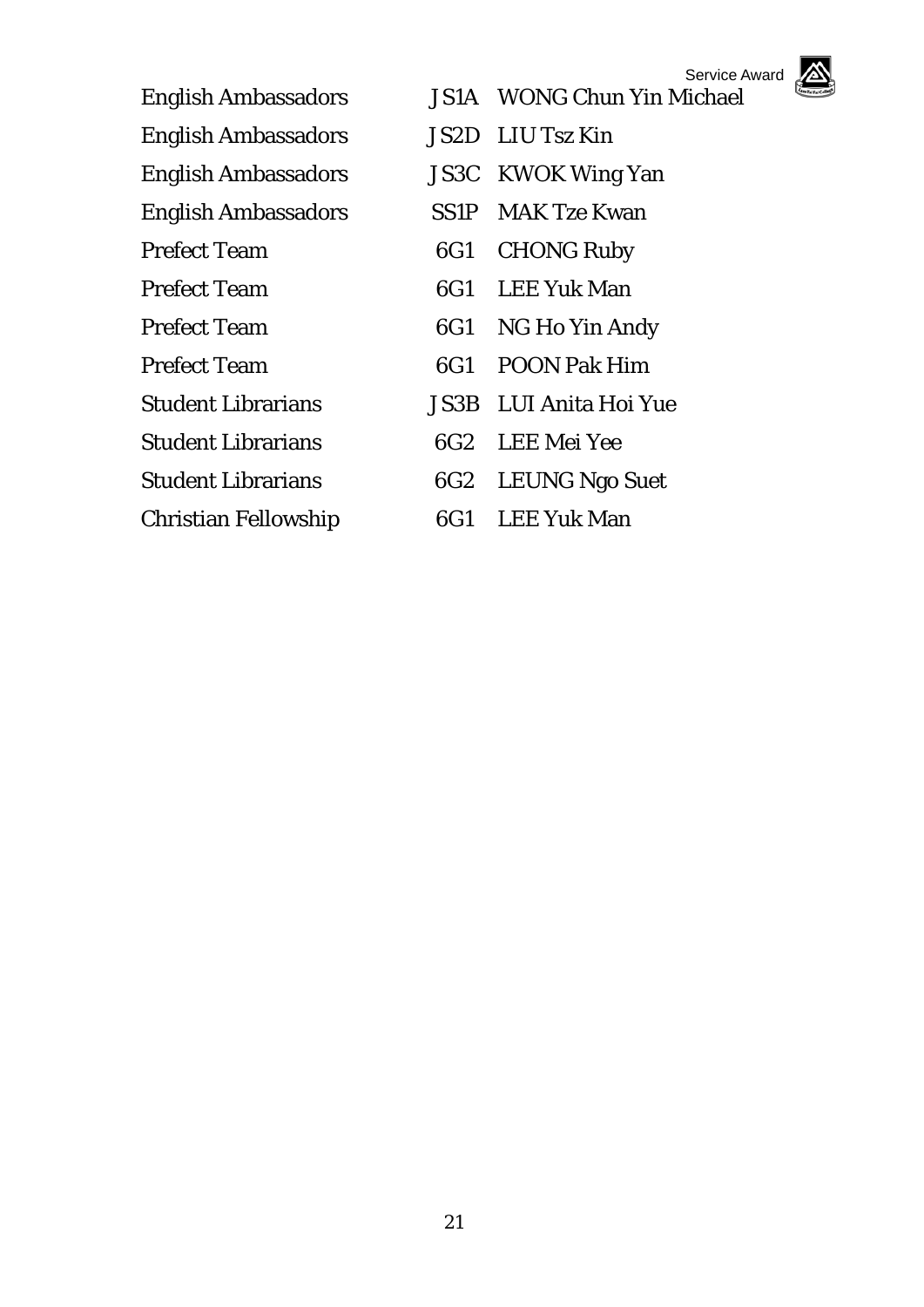# **The Most Promising Artists Award**

Certificates of appreciation are given to students who have shown passion, aesthetic sensitivity and achievements in Visual Arts or/and Creative Fashion Design.

- JS1B WONG Lok Yung Carrie Ann
- JS3B TSANG Hau Yee
- JS3D LEE Yan Lam Jasmine
- SS1E HO Cheuk Ying
- SS1E AU Wing Cheung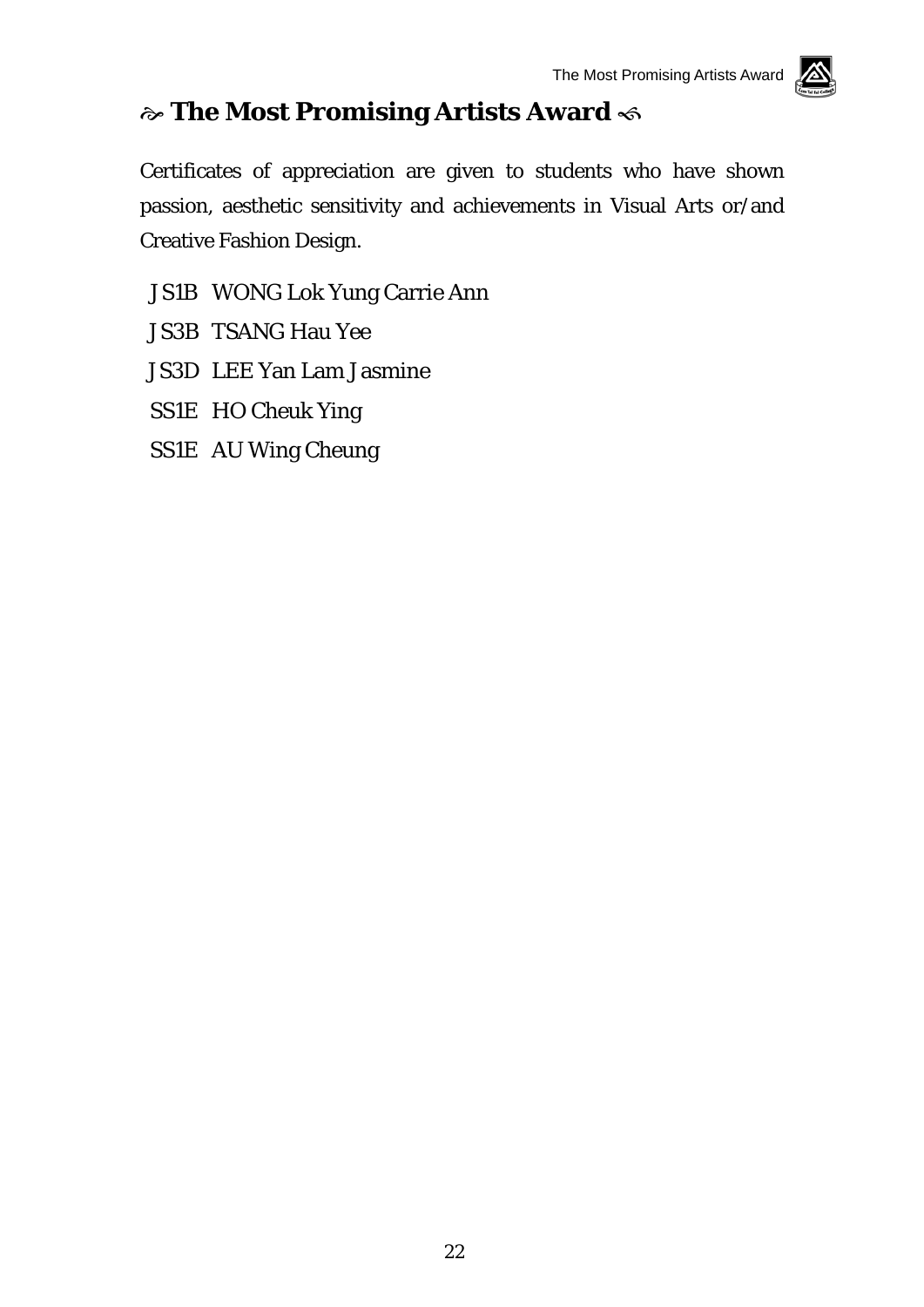

# **Sports Achievements in 2009-2010**

#### **HKSSF Shatin & Sai Kung Secondary Schools Area Committee Inter-school Competition 2009-2010**

Boys Overall 4th Place

Girls Overall 2nd Runner-up

### **HKSSF New Territories Secondary Schools Outstanding Athlete Award 2009-2010**

Boys Fencing 5FH CHOI Nicholas Edward

# **HKSSF Shatin & Sai Kung Secondary Schools Outstanding Athlete Award 2009-2010**

All Round SS1E LEE Yan Yee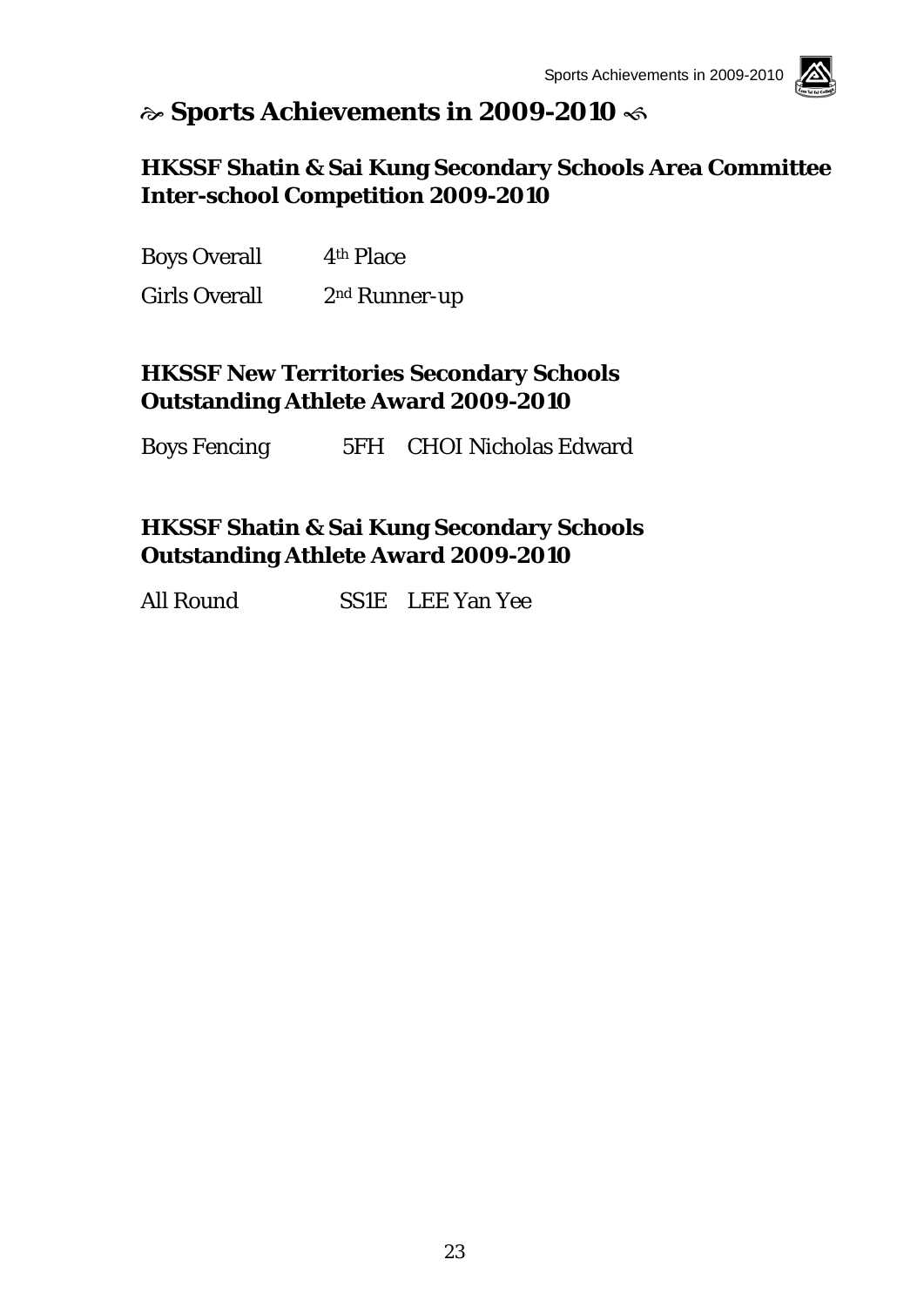

# **Athletics**

# **HKSSF Shatin & Sai Kung Inter-school Athletics Competition**

| <b>Boys A Grade</b>  | 4 <sup>th</sup> Place |
|----------------------|-----------------------|
| <b>Boys B Grade</b>  | 8th Place             |
| <b>Girls A Grade</b> | 4th Place             |
| <b>Girls B Grade</b> | 6 <sup>th</sup> Place |

| <b>Boys A Grade</b>  | 110mHurdles      | 1 <sup>st</sup> Runner-up | 5PS SIU Man Chun          |
|----------------------|------------------|---------------------------|---------------------------|
|                      | <b>High Jump</b> | 2 <sup>nd</sup> Runner-up | 5PS SIU Man Chun          |
|                      | 1500m            | 2 <sup>nd</sup> Runner-up | SS1T CHIU Wai Chun        |
|                      | 5000m            | Champion                  | SS1T CHIU Wai Chun        |
|                      | <b>Javelin</b>   | 2 <sup>nd</sup> Runner-up | SS1T CHEUNG Chi Yeung     |
|                      | <b>Shot Put</b>  | 2 <sup>nd</sup> Runner-up | 5ES CHEUNG Pak Lun        |
| <b>Boys B Grade</b>  | 100m             | 1 <sup>st</sup> Runner-up | <b>JS3C DING Tsz Nok</b>  |
|                      | 1500m            | Champion                  | <b>JS3D LAU Tsun Ling</b> |
|                      | 3000m            | 2 <sup>nd</sup> Runner-up | <b>JS3D LAU Tsun Ling</b> |
| <b>Girls A Grade</b> | 4x400m Relay     | 2 <sup>nd</sup> Runner-up | 5ES WONG Renee Hei Yin    |
|                      |                  |                           | 5FH YUEN Ki Yan           |
|                      |                  |                           | 7G1 CHING Wing Tai        |
|                      |                  |                           | 7G1 HSIEH Yee Ki          |
|                      | <b>Discus</b>    | 1 <sup>st</sup> Runner-up | SS1E HO Pui Lam           |
|                      | <b>High Jump</b> | 2 <sup>nd</sup> Runner-up | SS1E CHAN Wing Yan        |
| <b>Girls B Grade</b> | 400m             | Champion                  | <b>SS1T CHAU Hoi Yuet</b> |
|                      | 800m             | Champion                  | <b>SS1E LEE Yan Yee</b>   |
|                      | 1500m            | 2 <sup>nd</sup> Runner-up | <b>SS1E LEE Yan Yee</b>   |
|                      | 4x400m Relay     | 1 <sup>st</sup> Runner-up | <b>SS1E LEE Yan Yee</b>   |
|                      |                  |                           | <b>SS1P CHAN Suet Man</b> |
|                      |                  |                           | SS1R LIU Wai Ting         |
|                      |                  |                           | SS1T YUEN Shuk Wai        |
|                      | <b>High Jump</b> | 1 <sup>st</sup> Runner-up | <b>JS2B LEE Hoi Ying</b>  |
|                      | <b>Javelin</b>   | 2 <sup>nd</sup> Runner-up | <b>SS1T CHAU Hoi Yuet</b> |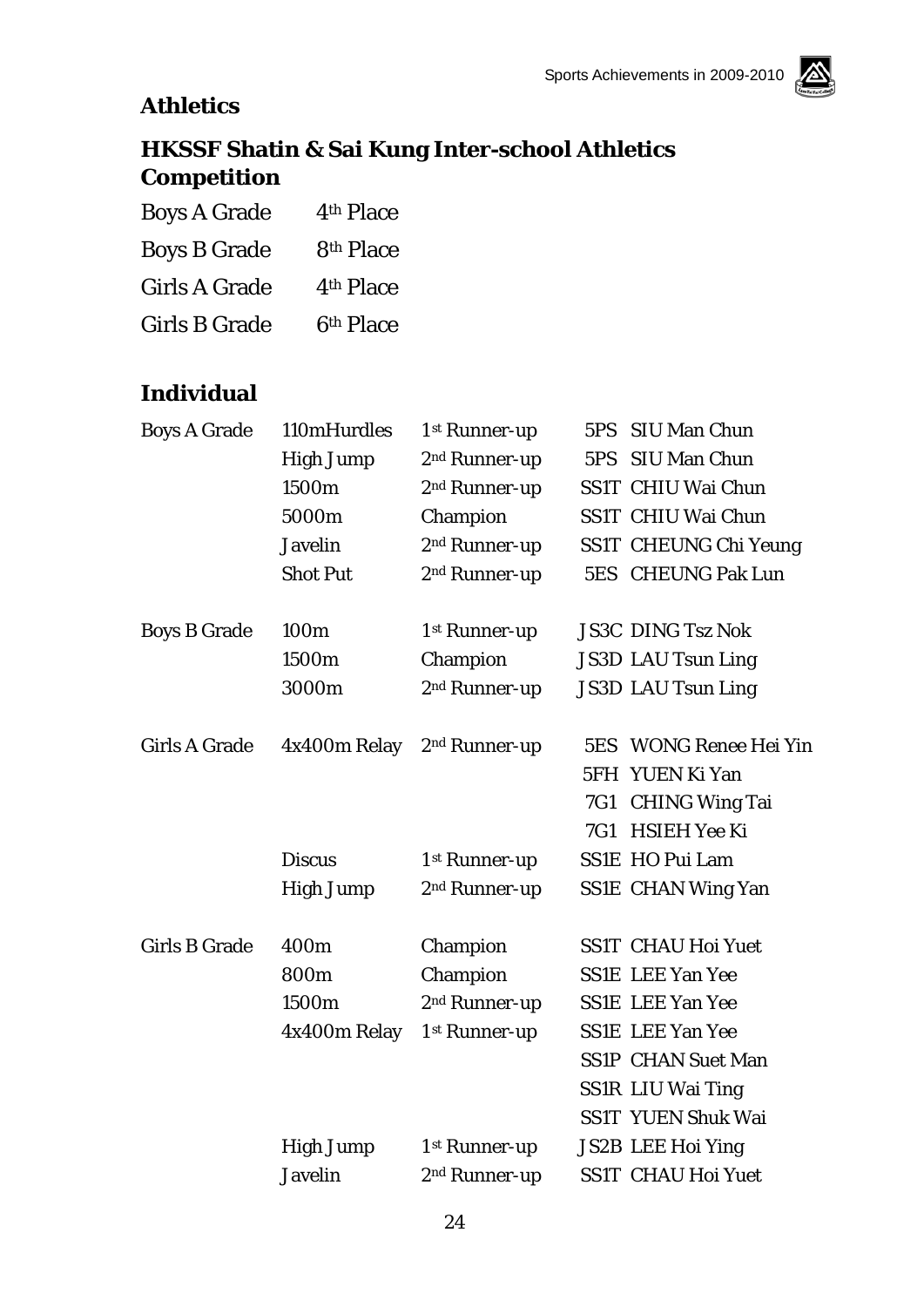

# **Badminton HKSSF Shatin & Sai Kung Inter-school Badminton Competition**

| <b>Boys A Grade</b>  | 2 <sup>nd</sup> Runner-up |
|----------------------|---------------------------|
| <b>Boys B Grade</b>  | 2 <sup>nd</sup> Runner-up |
| <b>Girls C Grade</b> | 1 <sup>st</sup> Runner-up |

#### **Basketball**

# **HKSSF Shatin & Sai Kung Inter-school Basketball Competition**

| Girls A Grade (I) 4th Place |  |
|-----------------------------|--|
| Girls B Grade (I) Champion  |  |

Girls C Grade (I) 4th Place

#### **Cross-Country**

# **HKSSF Shatin & Sai Kung Inter-school Cross-Country Competition**

| <b>Boys A Grade</b>  | 2 <sup>nd</sup> Runner-up |
|----------------------|---------------------------|
| <b>Boys B Grade</b>  | 4 <sup>th</sup> Place     |
| <b>Girls A Grade</b> | 7th Place                 |
| <b>Girls B Grade</b> | 1 <sup>st</sup> Runner-up |
| <b>Girls C Grade</b> | 2 <sup>nd</sup> Runner-up |

| <b>Boys A Grade</b>  | Champion        | 5ES CHEUNG Tsz Kit        |
|----------------------|-----------------|---------------------------|
|                      | $2nd$ Runner-up | SS1T CHIU Wai Chun        |
| <b>Boys Grade B</b>  | Champion        | <b>JS3D LAU Tsun Ling</b> |
| <b>Girls Grade B</b> | Champion        | <b>SS1E</b> LEE Yan Yee   |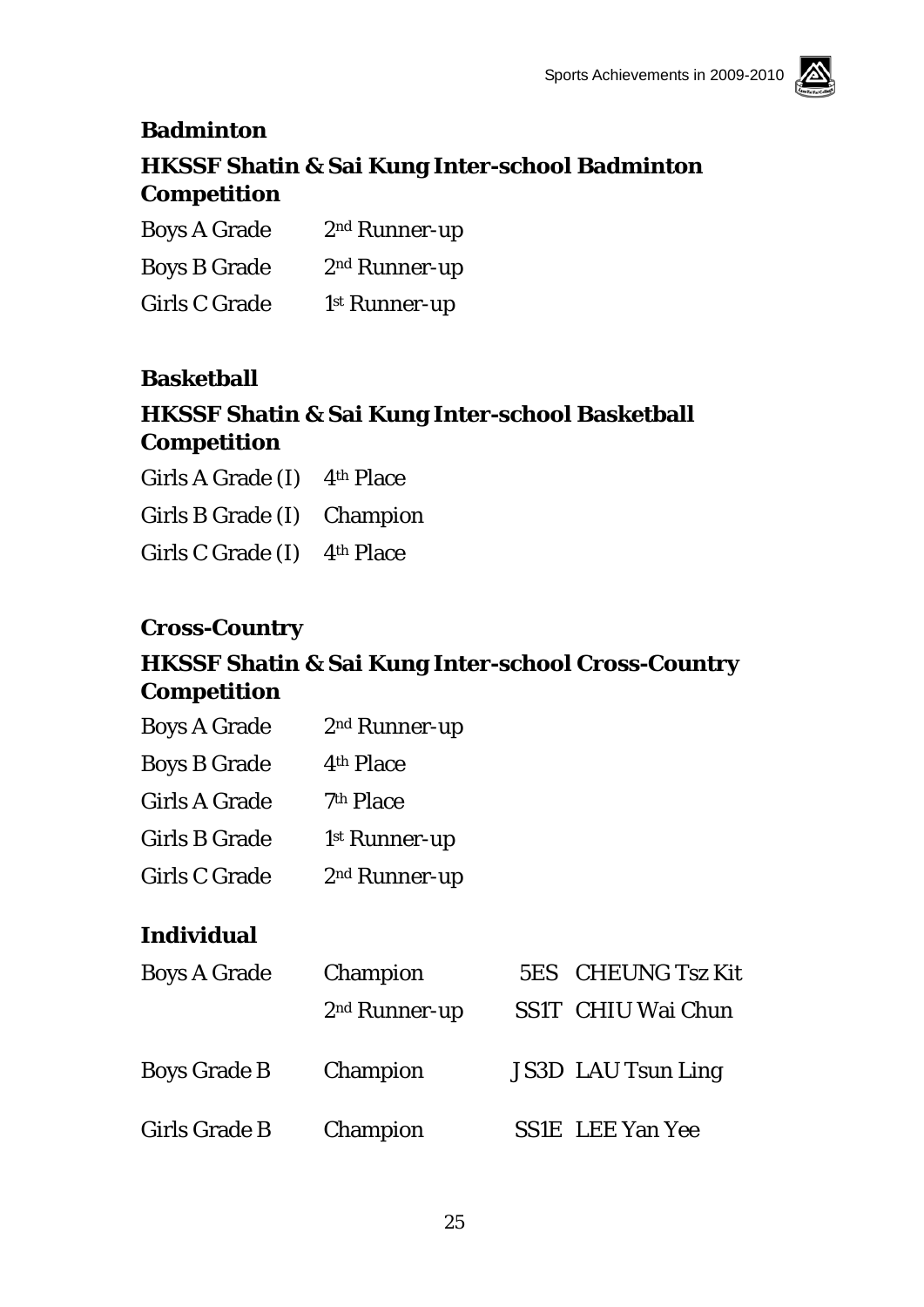

# **Fencing**

# **Inter-school Fencing Competition (New Territories)**

| <b>Boys Overall</b>  | Champion                  |
|----------------------|---------------------------|
| <b>Boys Epee</b>     | Champion                  |
| <b>Boys Foil</b>     | Champion                  |
| <b>Boys Sabre</b>    | 2 <sup>nd</sup> Runner-up |
| <b>Girls Overall</b> | 2 <sup>nd</sup> Runner-up |
| <b>Girls Epee</b>    | Champion                  |
| <b>Girls Sabre</b>   | 2 <sup>nd</sup> Runner-up |

| <b>Boys A Grade - Epee</b>   | Champion                  | <b>SS1E</b> | <b>FONG Kiu</b>               |
|------------------------------|---------------------------|-------------|-------------------------------|
| <b>Boys A Grade - Foil</b>   | 1 <sup>st</sup> Runner-up | 5FH         | <b>CHOI Nicholas Edward</b>   |
|                              | Champion                  | <b>SS1R</b> | <b>SHAM Kin Fai Kent</b>      |
| <b>Boys B Grade - Epee</b>   | 1 <sup>st</sup> Runner-up |             | SS1P YAU Shun Him Himson      |
| <b>Boys B Grade - Foil</b>   | 2 <sup>nd</sup> Runner-up |             | JS3B LEUNG Sing Ho            |
|                              | Champion                  | <b>SS1T</b> | YEUNG Chi Ka                  |
| <b>Boys B Grade - Sabre</b>  | 1st Runner-up             | <b>SS1T</b> | <b>MAK Ho Fung</b>            |
| <b>Boys C Grade - Foil</b>   | 1st Runner-up             |             | JS1D CHAN Wun Sang            |
| Girls A Grade - Epee         | 1 <sup>st</sup> Runner-up | <b>SS1T</b> | <b>CHOI Natasha Erica</b>     |
| <b>Girls A Grade - Sabre</b> | 1st Runner-up             | 5FH         | YUEN Ki Yan                   |
| <b>Girls B Grade - Epee</b>  | Champion                  |             | JS3A KAN Ka Man Teresa        |
| <b>Girls B Grade - Sabre</b> | 2 <sup>nd</sup> Runner-up | <b>JS3B</b> | LI Kwai Sum                   |
|                              | 1st Runner-up             |             | SS1P LAU Tsz Ching            |
| Girls C Grade - Epee         | Champion                  |             | <b>JS2C</b> KAN Ka Man Teresa |
| <b>Girls C Grade - Sabre</b> | 2 <sup>nd</sup> Runner-up |             | JS2A LI Kwai Sum              |
|                              | 1 <sup>st</sup> Runner-up |             | JS2D LAU Tsz Ching            |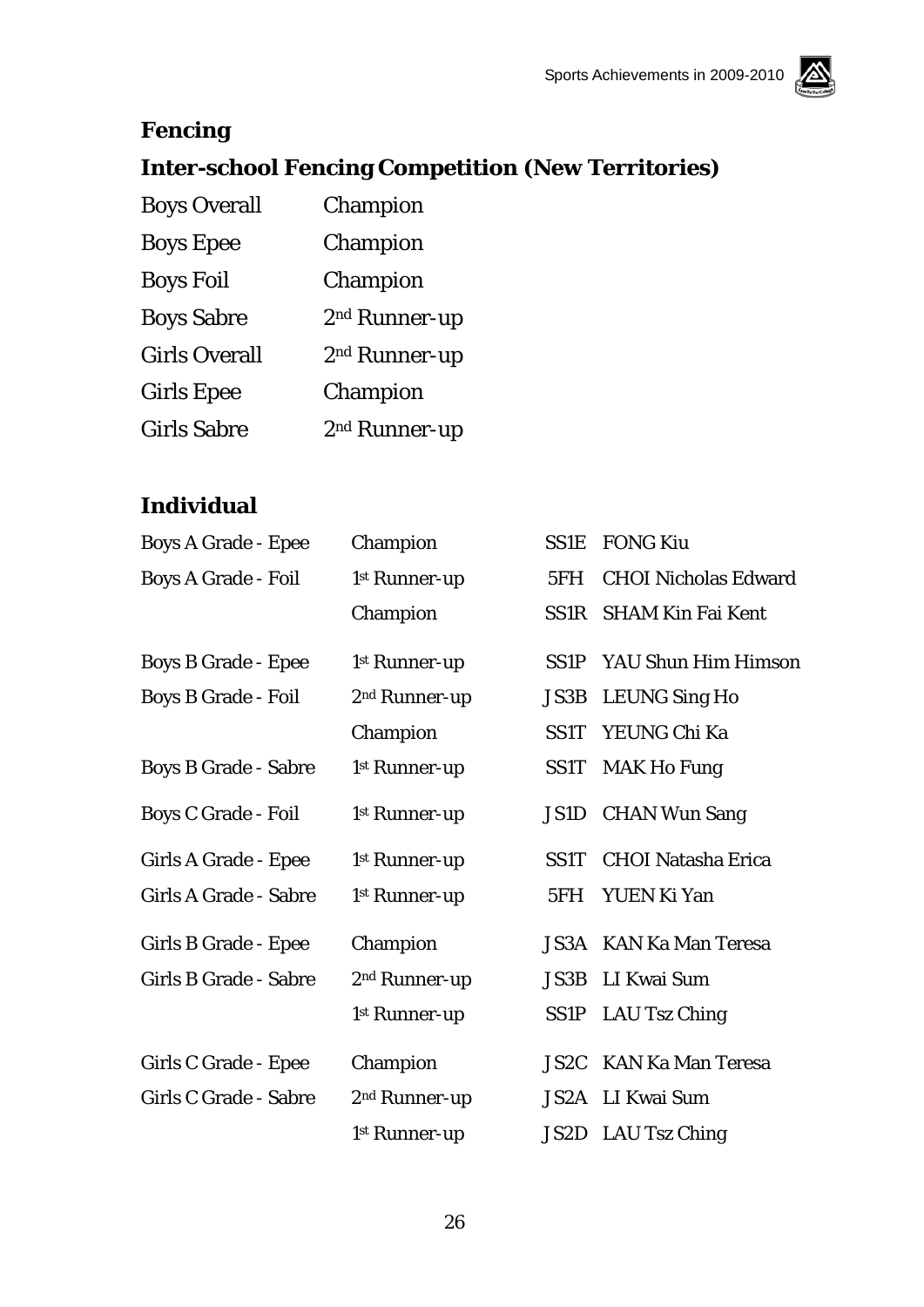

#### **Gymnastic**

# **HKSSF Shatin & Sai Kung Inter-school Gymnastic Competition**

Secondary Boys SS1E POON Chun Kit

- Vaulting Champion
- Floor Exercise Champion
- Parallel Bars 1st Runner-up
- High Bar 1st Runner-up
- All-Around Champion

#### **Handball**

#### **HKSSF Shatin & Sai Kung Inter-school Handball Competition**

| <b>Boys C Grade</b> | 4 <sup>th</sup> Place     |
|---------------------|---------------------------|
| Girls A Grade       | 4 <sup>th</sup> Place     |
| Girls C Grade       | 1 <sup>st</sup> Runner-up |

#### **Long Distance Run**

#### **HKSSF Shatin & Sai Kung Inter-school Long Distance Run Competition**

| <b>Boys B Grade</b>  | 4 <sup>th</sup> Place |
|----------------------|-----------------------|
| <b>Boys C Grade</b>  | 7 <sup>th</sup> Place |
| Girls A Grade        | 6 <sup>th</sup> Place |
| <b>Girls B Grade</b> | Champion              |
| Girls C Grade        | 7th Place             |
|                      |                       |

| <b>Boys A Grade</b>  | Champion        | SS1T CHIU Wai Chun |
|----------------------|-----------------|--------------------|
| <b>Boys B Grade</b>  | Champion        | JS3D LAU Tsun Ling |
| <b>Girls B Grade</b> | $2nd$ Runner-up | SS1E LEE Yan Yee   |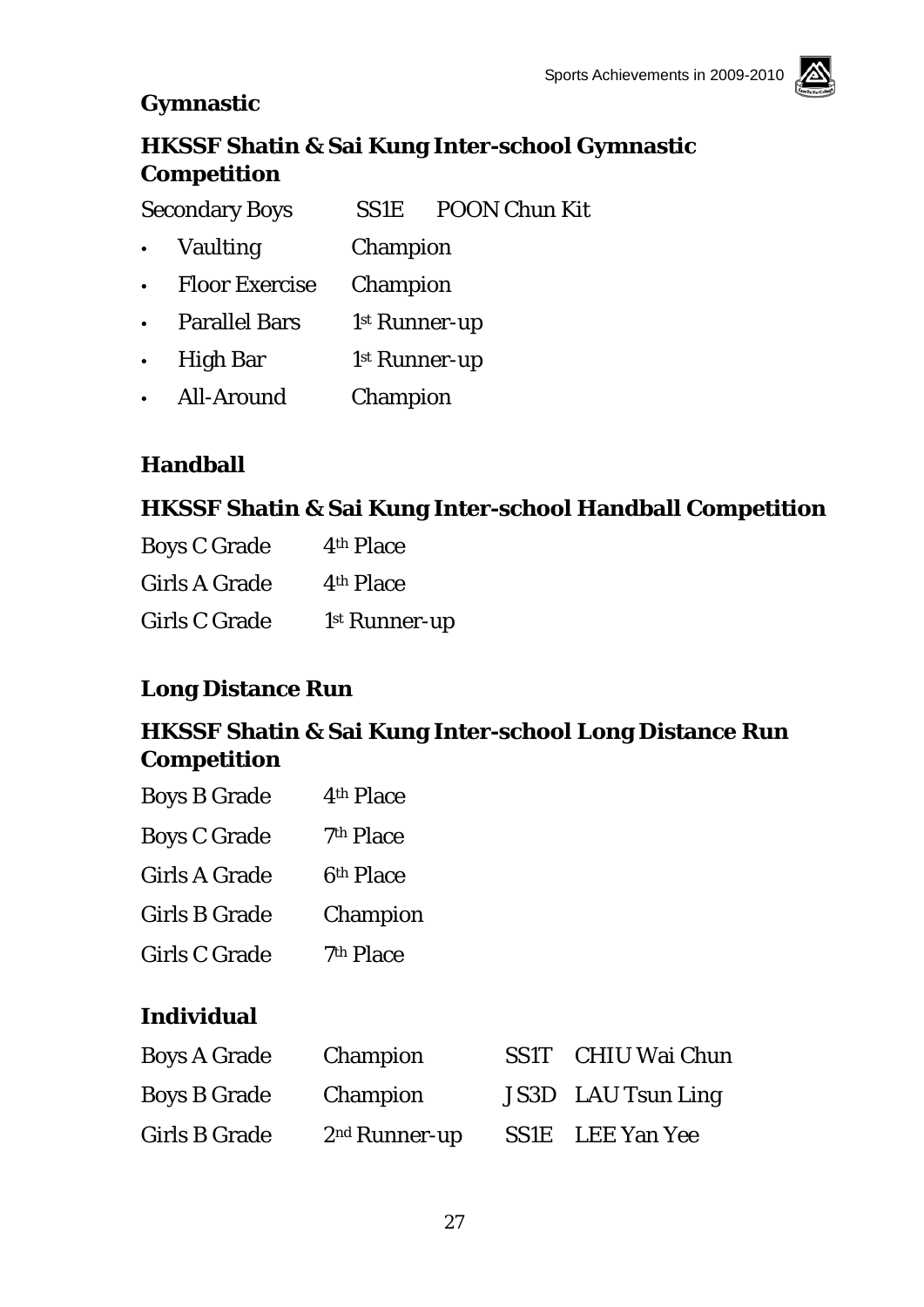#### **Soccer**

# **HKSSF Shatin & Sai Kung Inter-school Football Competition**

Boys A Grade (II) Champion

# **Swimming**

# **HKSSF Shatin & Sai Kung Inter-school Swimming Competition**

| <b>Boys A Grade</b>  | 1 <sup>st</sup> Runner-up |
|----------------------|---------------------------|
| <b>Boys B Grade</b>  | 5 <sup>th</sup> Place     |
| <b>Boys C Grade</b>  | 4 <sup>th</sup> Place     |
| <b>Girls A Grade</b> | 8 <sup>th</sup> Place     |
| Girls B Grade        | 6 <sup>th</sup> Place     |

| <b>Boys A Grade</b> | 4x50m Medley Relay                              | $2nd$ Runner-up           | 5ES CHAN Yu Fai            |
|---------------------|-------------------------------------------------|---------------------------|----------------------------|
|                     |                                                 |                           | 5ES CHEUNG Tsz Kit         |
|                     |                                                 |                           | <b>SS1E LAI Yin Lun</b>    |
|                     |                                                 |                           | SS1T CHIU Wai Chun         |
|                     | 200m Backstroke                                 | $2nd$ Runner-up           | 5ES CHEUNG Tsz Kit         |
|                     | 50m Freestyle                                   | 2 <sup>nd</sup> Runner-up | SS1E LAI Yin Lun           |
| <b>Boys B Grade</b> | 4x50m Freestyle Relay 2 <sup>nd</sup> Runner-up |                           | JS1C CHAN Wai Kin          |
|                     |                                                 |                           | <b>JS3B WONG Yat Ching</b> |
|                     |                                                 |                           | <b>JS3D CHUNG Chak Lam</b> |
|                     |                                                 |                           | <b>SS1E WAN Ho Yin</b>     |
|                     | 4x50m Medley Relay                              | Champion                  | <b>JS3D LAU Tsun Ling</b>  |
|                     |                                                 |                           | SS1E LEE Yiu Sing          |
|                     |                                                 |                           | SS1E NG Ming Hin           |
|                     |                                                 |                           | SS1P LAM Long Hei          |
|                     | 200m Freestyle                                  | 2 <sup>nd</sup> Runner-up | <b>SS1E NG Ming Hin</b>    |
|                     | <b>50m Breaststroke</b>                         | 2 <sup>nd</sup> Runner-up | <b>SS1E LEE Yiu Sing</b>   |
| <b>Boys C Grade</b> | 4x50m Medley Relay                              | Champion                  | <b>JS1A YUEN Pak Ho</b>    |
|                     |                                                 |                           | <b>JS1C TSANG Tsz Wai</b>  |
|                     |                                                 |                           | <b>JS2B LEUNG Tsz Fung</b> |
|                     |                                                 |                           | <b>JS2D LAI Yik Hang</b>   |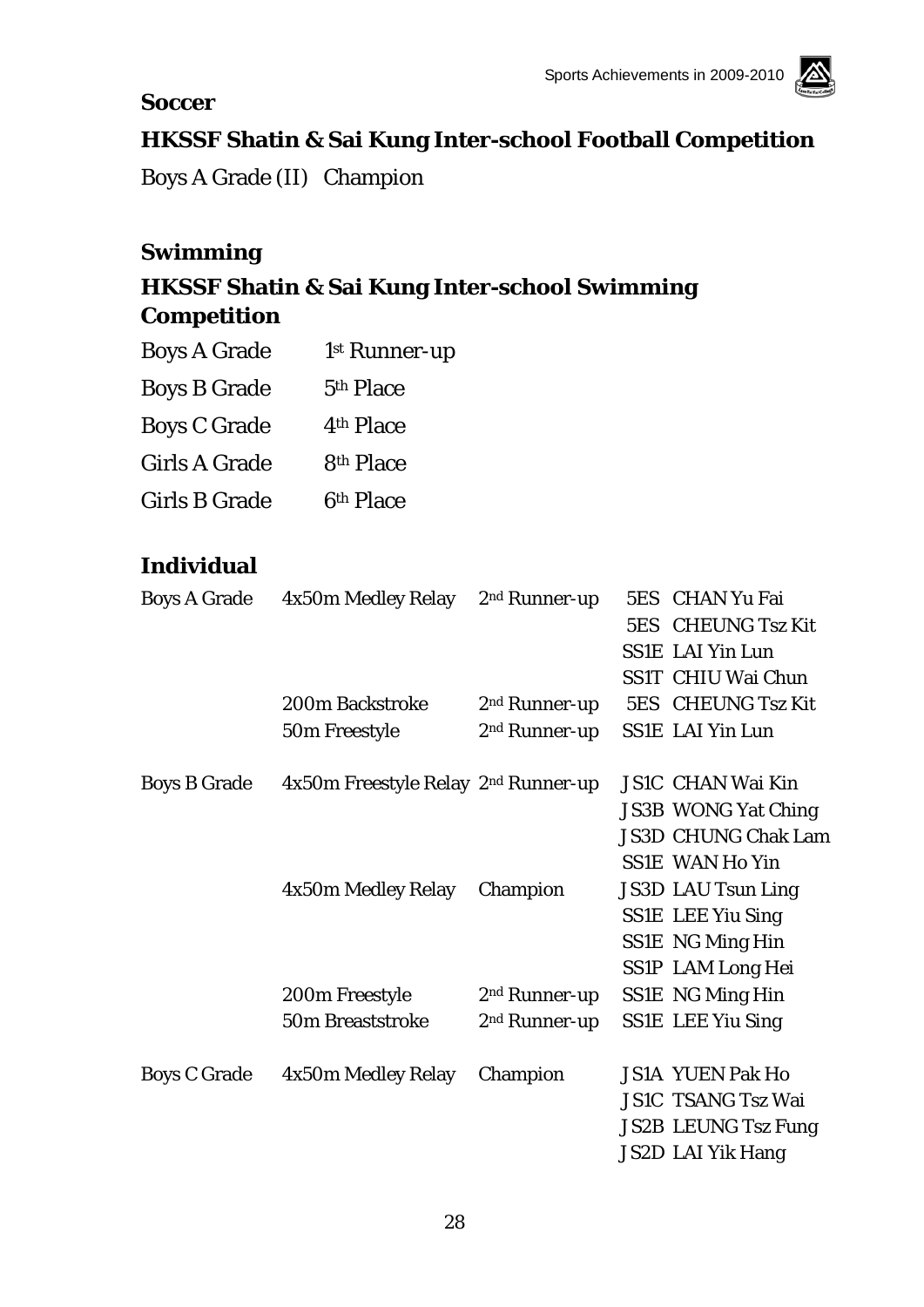|                      | 4x50m Freestyle Relay 2nd Runner-up |                           | <b>JS1B CHEUNG Chi Him</b> |
|----------------------|-------------------------------------|---------------------------|----------------------------|
|                      |                                     |                           | <b>JS1B WONG Yin Pok</b>   |
|                      |                                     |                           | <b>JS1C</b> WONG Ming Shun |
|                      |                                     |                           | <b>JS1D LEUNG Pak Yui</b>  |
|                      | 100m Backstroke                     | 1 <sup>st</sup> Runner-up | <b>JS1A YUEN Pak Ho</b>    |
|                      | 100m Breaststroke                   | Champion                  | <b>JS2B LEUNG Tsz Fung</b> |
|                      | 100m Freestyle                      | Champion                  | <b>JS2D LAI Yik Hang</b>   |
|                      | 200m Breaststroke                   | Champion                  | <b>JS2B LEUNG Tsz Fung</b> |
|                      | <b>50m Backstroke</b>               | Champion                  | <b>JS1A YUEN Pak Ho</b>    |
|                      | 50m Freestyle                       | Champion                  | <b>JS2D LAI Yik Hang</b>   |
| Girls B Grade        | 200m Individual                     | Champion                  | <b>SS1T YUEN Shuk Wai</b>  |
|                      | 50m Freestyle                       | 2 <sup>nd</sup> Runner-up | SS1T YUEN Shuk Wai         |
| <b>Girls C Grade</b> | 100m Freestyle                      | 1 <sup>st</sup> Runner-up | <b>JS1C</b> WU Tsz Yan     |
|                      | 100m Freestyle                      | Champion                  | <b>JS2D YU Hilarie Hiu</b> |
|                      | 200m Freestyle                      | 2 <sup>nd</sup> Runner-up | JS1A CHAU Hau Man          |
|                      | 4x50m Medley Relay                  | 1 <sup>st</sup> Runner-up | <b>JS1A CHAU Hau Man</b>   |
|                      |                                     |                           | <b>JS1C</b> WU Tsz Yan     |
|                      |                                     |                           | <b>JS2D NG Hor Kiu</b>     |
|                      |                                     |                           | <b>JS2D YU Hilarie Hiu</b> |
|                      | <b>50m Backstroke</b>               | 1 <sup>st</sup> Runner-up | JS1C WU Tsz Yan            |
|                      | 50m Butterfly                       | 2 <sup>nd</sup> Runner-up | JS1A CHAU Hau Man          |
|                      | 50m Freestyle                       | 1 <sup>st</sup> Runner-up | JS2D YU Hilarie Hiu        |
|                      |                                     |                           |                            |

# **Table Tennis**

# **HKSSF Shatin & Sai Kung Inter-school Table Tennis Competition**

| <b>Boys A Grade</b>  | Champion                  |
|----------------------|---------------------------|
| <b>Boys B Grade</b>  | 1 <sup>st</sup> Runner-up |
| <b>Boys C Grade</b>  | 5 <sup>th</sup> Place     |
| <b>Girls A Grade</b> | 5 <sup>th</sup> Place     |
| <b>Girls B Grade</b> | 5 <sup>th</sup> Place     |
| <b>Girls C Grade</b> | 4th Place                 |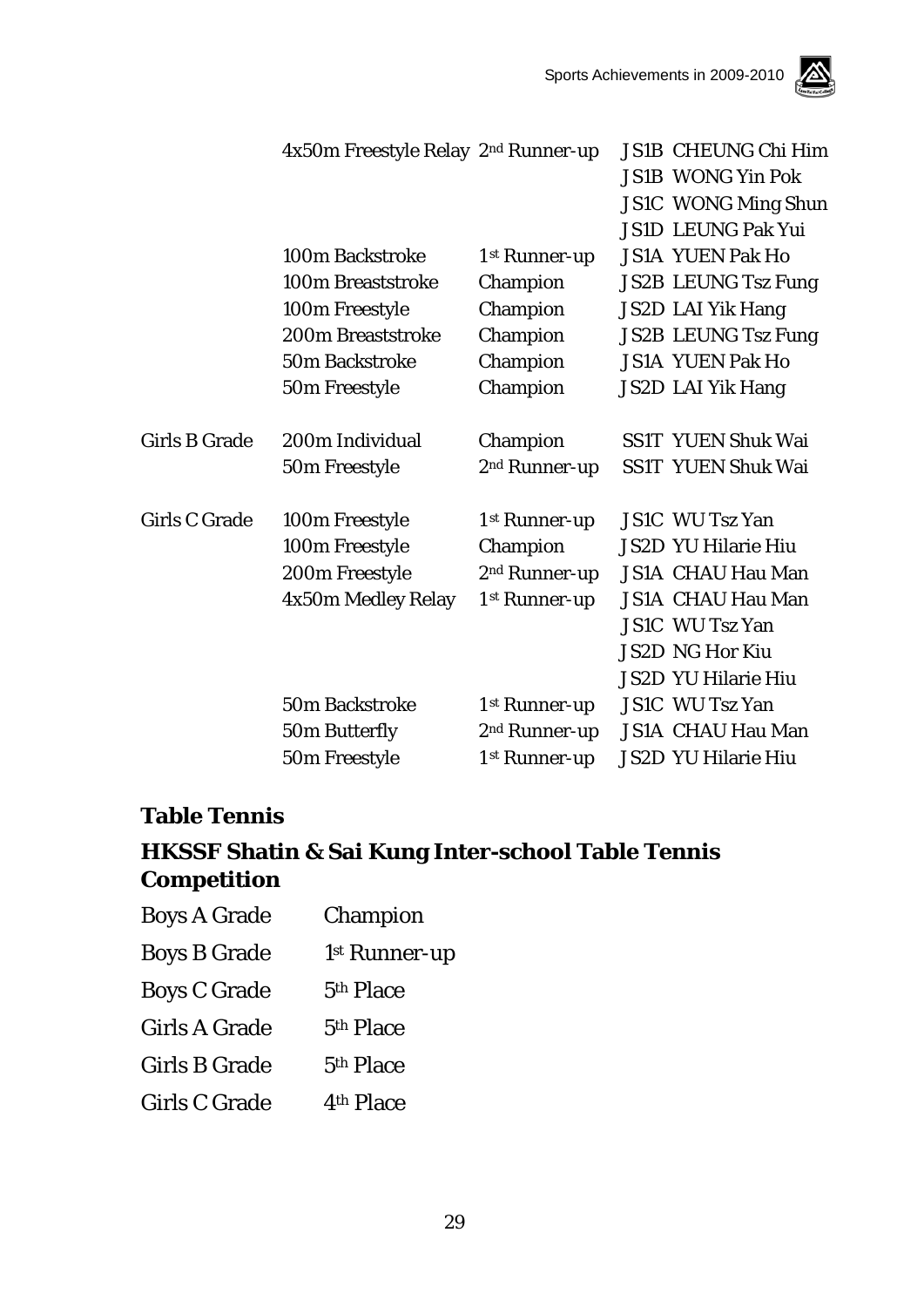| $\approx$ Other Achievements in 2009-2010 $\ll$                             |             |                          |  |
|-----------------------------------------------------------------------------|-------------|--------------------------|--|
| <b>Art and Design</b>                                                       |             |                          |  |
| <u> "Time" – A Photography Competition cum Exhibition</u>                   |             |                          |  |
| <b>Grand Prize</b>                                                          |             | 5TH LAU Kei Suet         |  |
| <u>2D Artwork, Western Media Group, the Top Ten Outstanding Visual Arts</u> |             |                          |  |
| <b>Students Election &amp; Competition 2010</b><br><b>Bronze Medal</b>      |             | 6G1 AU Long Ying         |  |
| <b>Art Achievement Prize of the Shatin Youth Award Scheme 2009</b>          |             |                          |  |
| 1 <sup>st</sup> Runner-up                                                   | 5TH         | <b>HO</b> Man Yiu        |  |
| <u>"Learning to Design Thru Monster" Most Creative Monster Competition</u>  |             |                          |  |
| The Most Creative Monster Award                                             |             | <b>JS3A</b> LEE Yuet Kei |  |
|                                                                             |             | JS3B LIU Wing Fu         |  |
| <b>My STYLE Fashion and Hair Show 2009</b>                                  |             |                          |  |
| 1 <sup>st</sup> Runner-up                                                   |             | 5TH HO Man Yiu           |  |
| The Best Material Award                                                     |             | 5PS LEUNG Ka Wing        |  |
| <b>Design Plus Competition</b>                                              |             |                          |  |
| 2 <sup>nd</sup> Runner-up                                                   | <b>SS1E</b> | <b>WAN Mei Yee</b>       |  |
| <u> Youth Art Festival 2009 - Young Artists Award</u>                       |             |                          |  |
| <b>Outstanding Award</b>                                                    | 6G1         | <b>TSUI Wing Kit</b>     |  |
| <b>Certificate of Achievement</b>                                           | 6G1         | <b>LING Ting Yee</b>     |  |
| <b>Certificate of Achievement</b>                                           | 5TH         | <b>HO</b> Man Yiu        |  |
|                                                                             |             |                          |  |

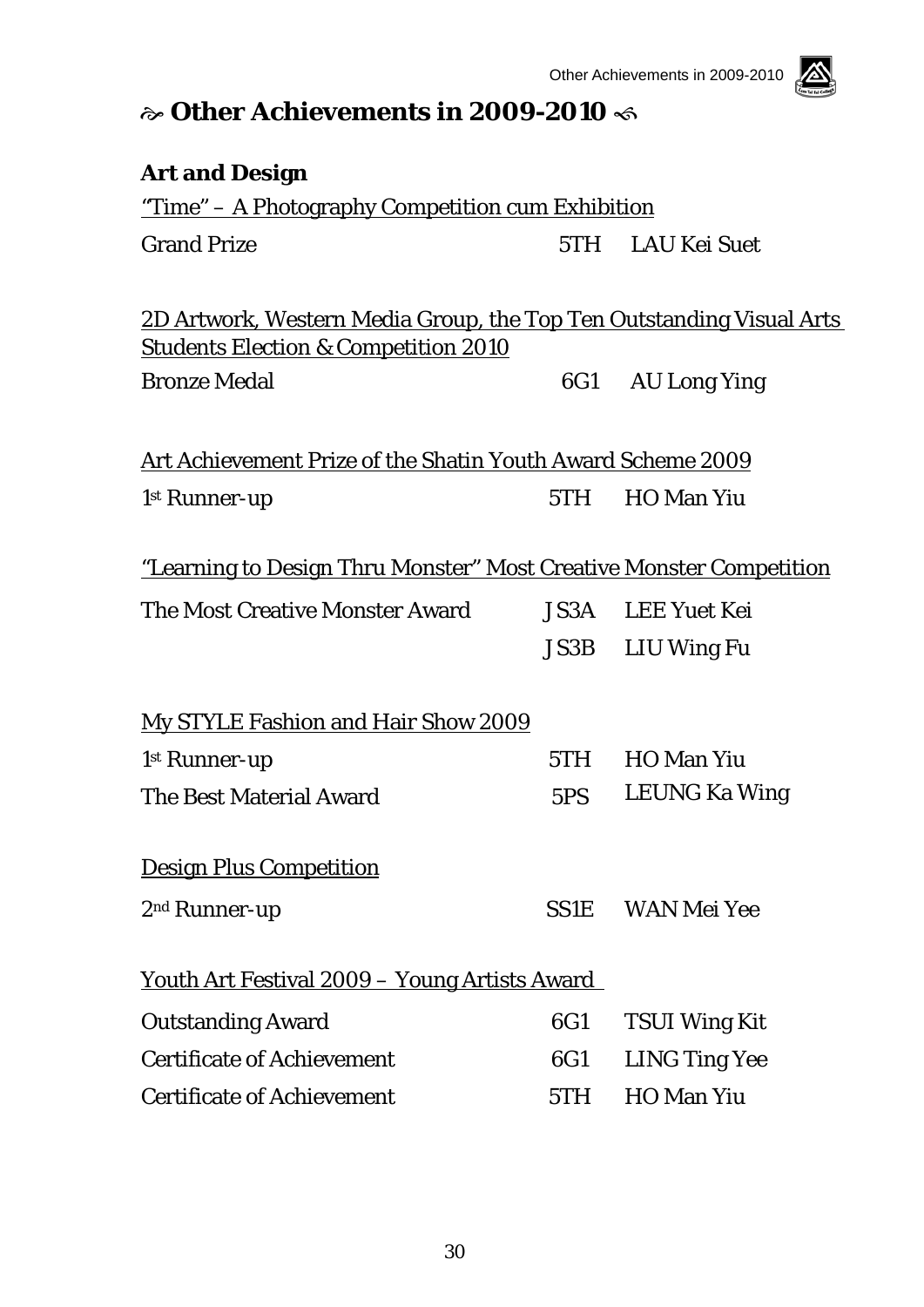Germaine



#### International Year of Astronomy Art and Design Competition

| 2 <sup>nd</sup> Runner-up | 5PS CHENG Renee |
|---------------------------|-----------------|
| 2 <sup>nd</sup> Runner-up | 6G1 CHONG Ruby  |

The Exhibition of Secondary School Students' Creative Visual Arts Work 2009-2010 Outstanding Award 7G1 WONG Cheuk Ying

The Second Art Ambassadors-in-School 2009-2010 Art Ambassador JS3D SIN Chung Hon

#### **Dance**

第四十六屆學校舞蹈節 現代舞獨舞組甲級獎 JS2A 吴芷晴

#### **Drama**

Hong Kong School Drama Festival 2009-2010 Award for Outstanding Stage Effect LTFC Drama Team Award for Outstanding Actor SS1P LAM Long Hei

#### **Public Speaking**

| 61 <sup>st</sup> Hong Kong Schools Speech Festival – Chinese Section |                   |     |  |
|----------------------------------------------------------------------|-------------------|-----|--|
| 女子普通話散文獨誦冠軍                                                          | JS3D              | 吴学富 |  |
| 男子普通話詩歌獨誦季軍                                                          | SS <sub>1</sub> P | 林朗熙 |  |

#### 61st Hong Kong Schools Speech Festival – English Section

| Solo Verse Speaking Champion                  |                 | SS <sub>1</sub> P | LAM Long Hei        |
|-----------------------------------------------|-----------------|-------------------|---------------------|
| Solo Verse Speaking 1 <sup>st</sup> Runner-up |                 | JS2A              | YIU Ngan Hing       |
| <b>Prose Reading</b>                          | $2nd$ Runner-up | JS1B              | <b>WONG Yin Pok</b> |